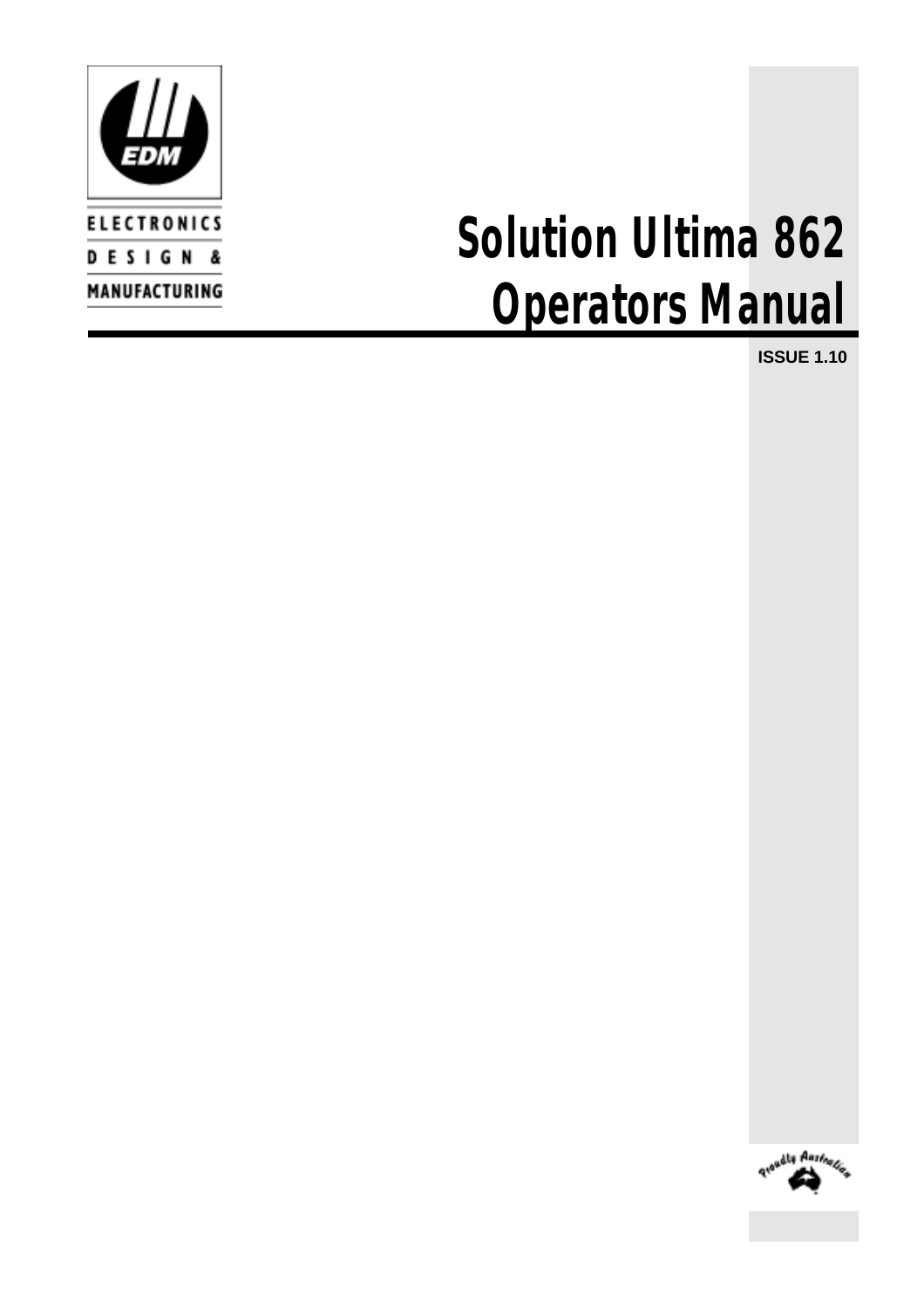## *Solution Ultima 862*

## *Operators Manual*

Copyright 2001 by Electronics Design and Manufacturing Pty Limited, SYDNEY, AUSTRALIA

## **Document Part Number MA486O DOCUMENT ISSUE 1.10 Printed 24 April 2001**

**This documentation is provided to suit the** *Solution Ultima 862* **Control Panel (CC486).**

Firmware Revision 1.00 – 1.09 Hardware Revision A - J Alarm Link required  $= 2.72$  or higher

#### **Copyright Notice**

All rights reserved. No part of this publication may be reproduced, transmitted or stored in a retrieval system in any form or by any means, electronic, mechanical, photocopying, recording, or otherwise, without the prior written permission of Electronics Design and Manufacturing Pty Limited.

#### **Trademarks**

Throughout this document trademark names may have been used. Rather than put a trademark symbol in every occurrence of a trademark name, we state that we are using the names only in an editorial fashion and to the benefit of the trademark owner with no intention of infringement of the trademark.

#### **Notice of Liability**

While every precaution has been taken in the preparation of this document, neither Electronics Design and Manufacturing Pty Limited nor any of its official representatives shall have any liability to any person or entity with respect to any liability, loss or damage caused or alleged to be caused directly or indirectly by the information contained in this book.

Electronics Design and Manufacturing Pty Limited reserves the right to make changes to features and specifications at any time without prior notification in the interest of ongoing product development and improvement.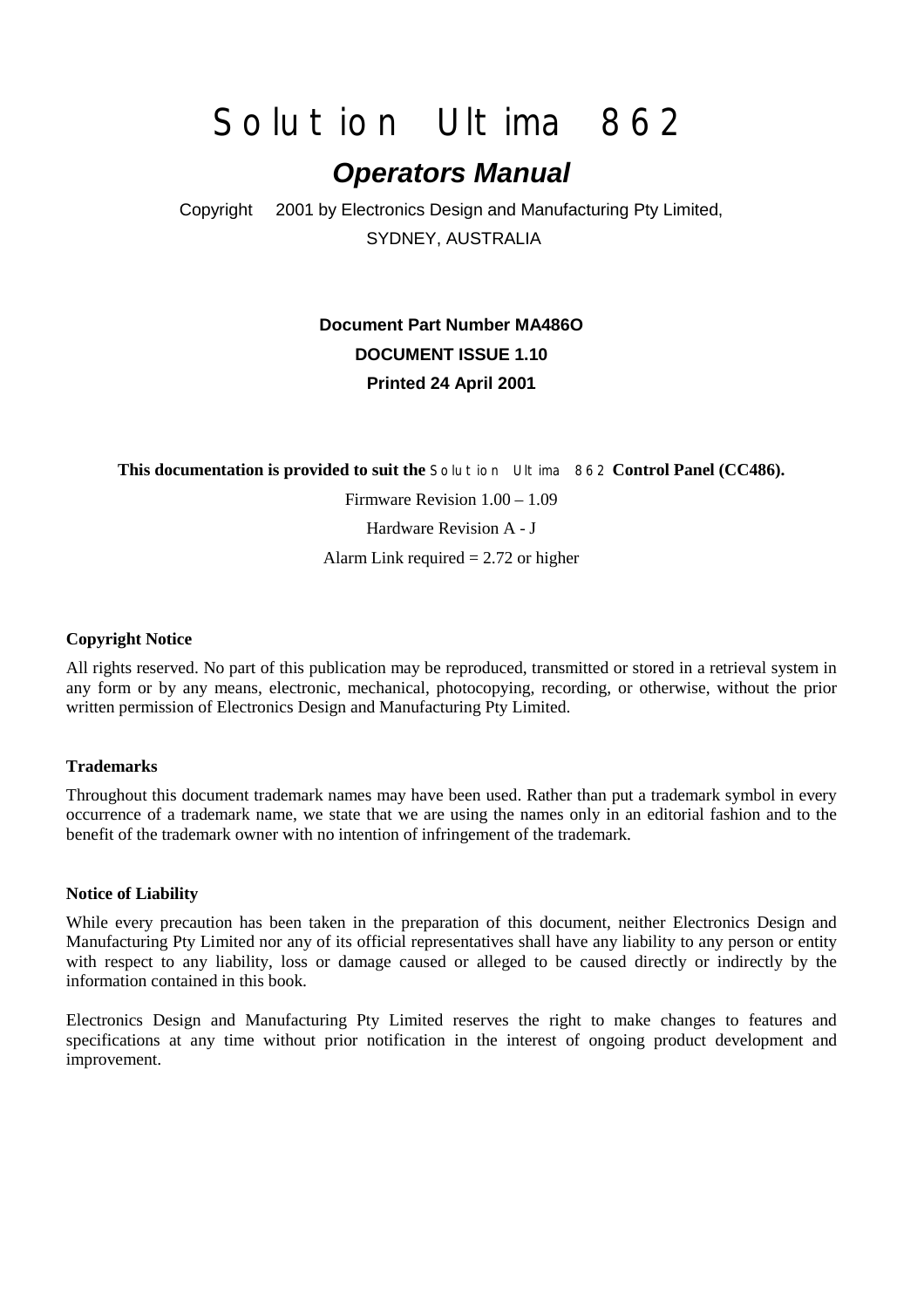## Table Of Contents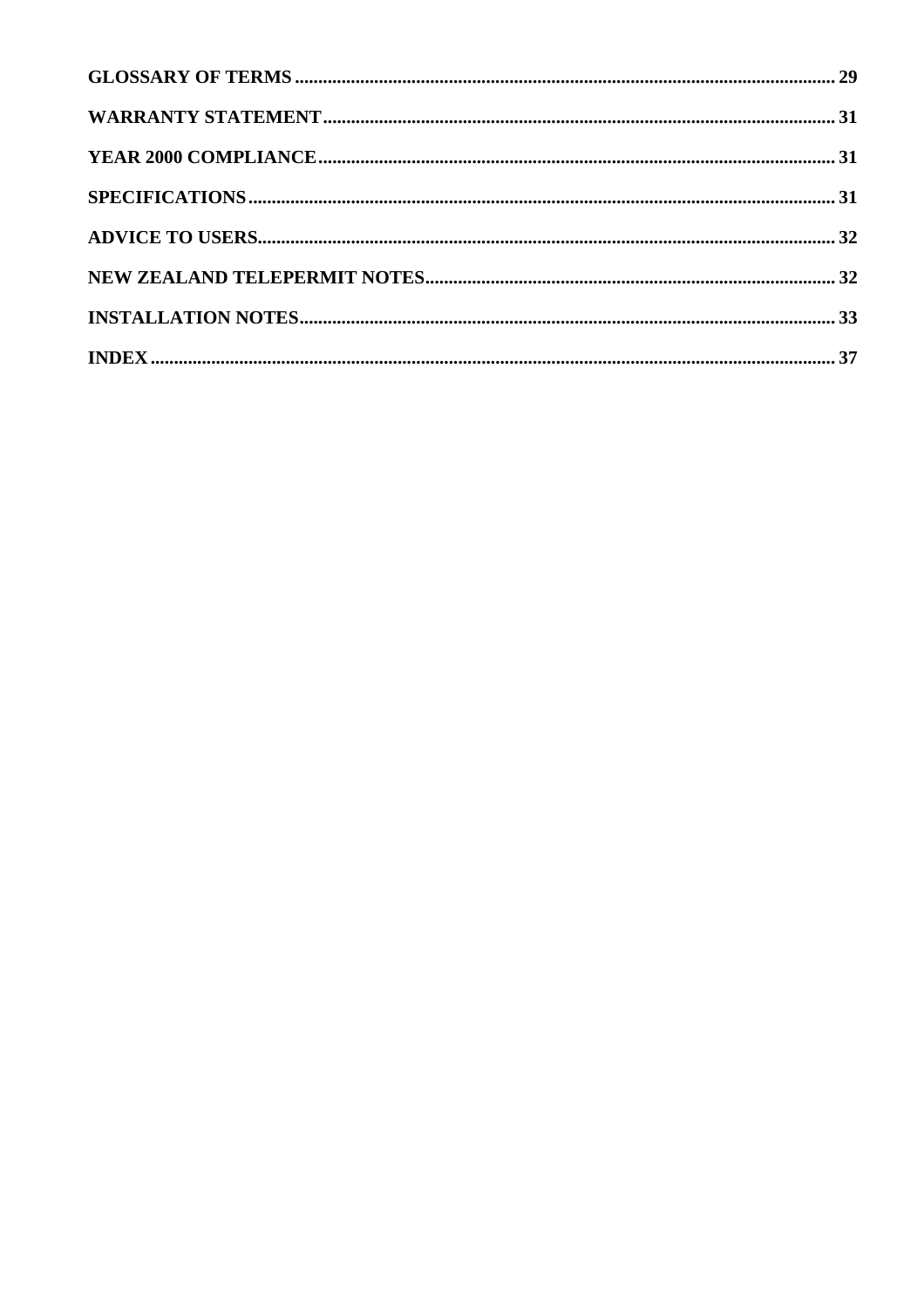## *Introduction*

Congratulations on selecting the Solution Ultima 862 control panel to protect you and your property. So that you can obtain the most from your unit, we suggest that you take the time to read through this manual and familiarise yourself with the numerous outstanding operating features of this system. You will notice that in all aspects of planning, engineering, styling, operation, convenience and adaptability, we have sought to anticipate your every possible requirement.

Programming simplicity and speed have been some of the major considerations and we believe that our objectives in this area have been more than satisfied.

This manual will explain all aspects of operating the control panel. All system parameters and options are detailed; however, suitability is left up to the individual. Every system can be tailored to meet all requirements quickly and easily.

## *Notice To All Owners*

It is recommended that you test the sirens, strobe and zones at weekly intervals. Refer to Testing on page 25 for further information.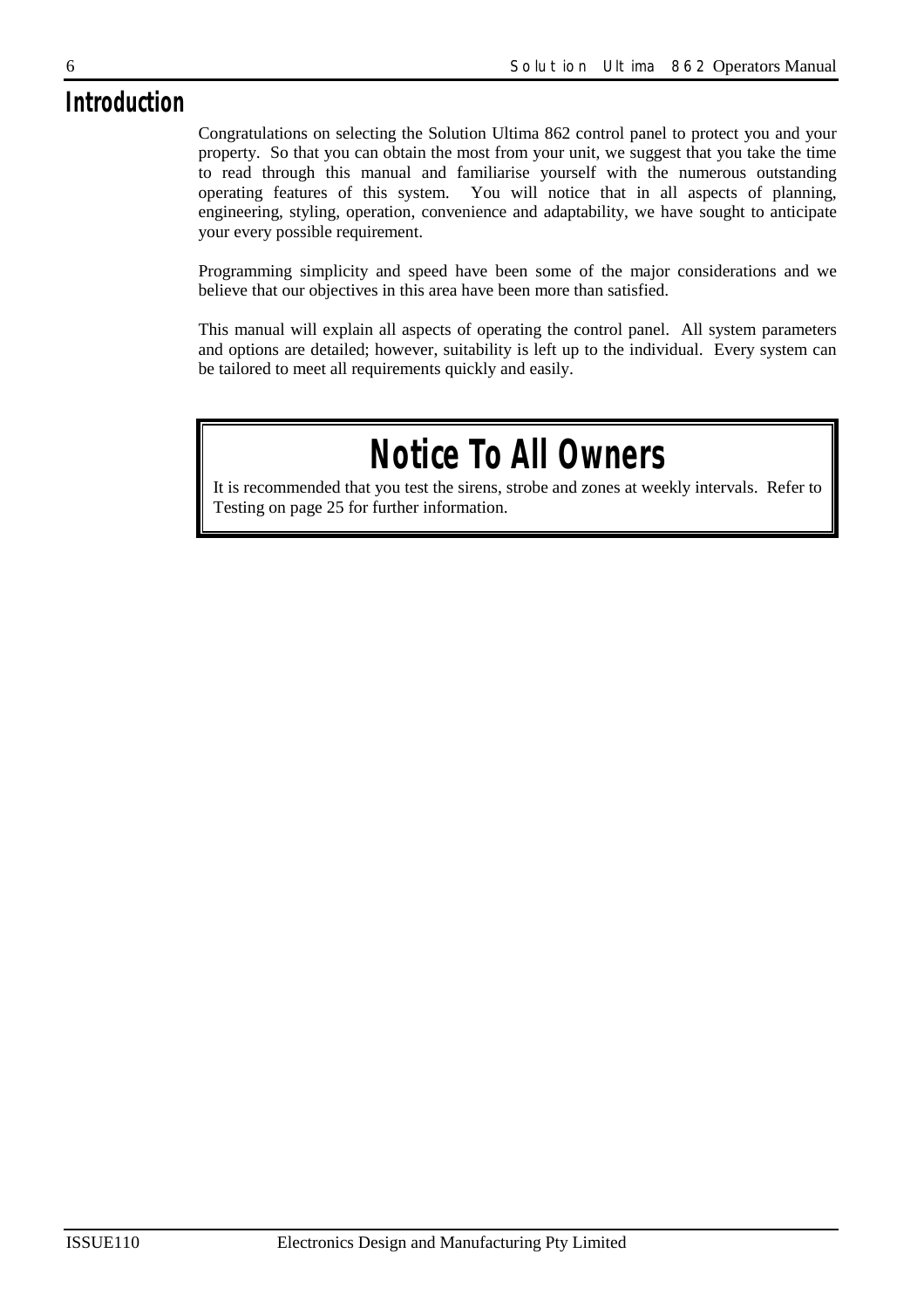## *Codepad Indicators*

| Solution                                                   | Salution                                           |
|------------------------------------------------------------|----------------------------------------------------|
| 1 2 3 4 5 6 7 8                                            | 12345678                                           |
| <b>STAY</b><br><b>FAULT</b><br><b>MAINS</b><br><b>AWAY</b> | $\sqrt{N}$ $\frac{ON}{OFF}$<br>١H<br>$\mathcal{L}$ |
|                                                            |                                                    |
| Figure 1. CP5 Fight Tone                                   | Figure 2. CP5 Fight Tone                           |

*Figure 1: CP5 Eight Zone LED Codepad* 

*Figure 2: CP5 Eight Zone LCD Codepad* 

The codepad is the communications interface between you and your alarm system. The codepad allows you to issue commands and offers both visual and audible indications that guide you through the general operation.

The codepad incorporates numerous indicators. There are zone indicators that are used to show the condition of each zone and four others for general status. The following pages outline a list of situations and the relevant indicators that will be seen.

## *Zone Indicators*

The zone indicators (1-8) are used to display the status of the zones. The following table lists the various circumstances that the indicators will display (i.e. Zone Sealed / Zone Unsealed). **1 2 3 ….** 

| Zone Indicator                                     | Definition                                           |
|----------------------------------------------------|------------------------------------------------------|
| On                                                 | Zone Is Unsealed                                     |
| Off                                                | Zone Is Sealed                                       |
| <b>Flashing Fast</b><br>(0.25 Sec On/0.25 Sec Off) | Zone Is In Alarm Condition                           |
| <b>Flashing Slow</b><br>(1 Sec On/1 Sec Off)       | Zone Is Manually Isolated Or Selected To Be Isolated |

*Table 1: Zone Indicator* 

## *AWAY Indicator*

The AWAY indicator is used to display that the system is armed in AWAY Mode. The AWAY indicator will also flash in unison with the STAY indicator when programming various options throughout the operator's manual.

Refer to page 10 for information on the different methods of arming the system in AWAY Mode.

| AWAY Indicator | Definition                       |
|----------------|----------------------------------|
| On             | System Is Armed In AWAY Mode     |
| Off            | System Is Not Armed In AWAY Mode |

*Table 2: AWAY Indicator*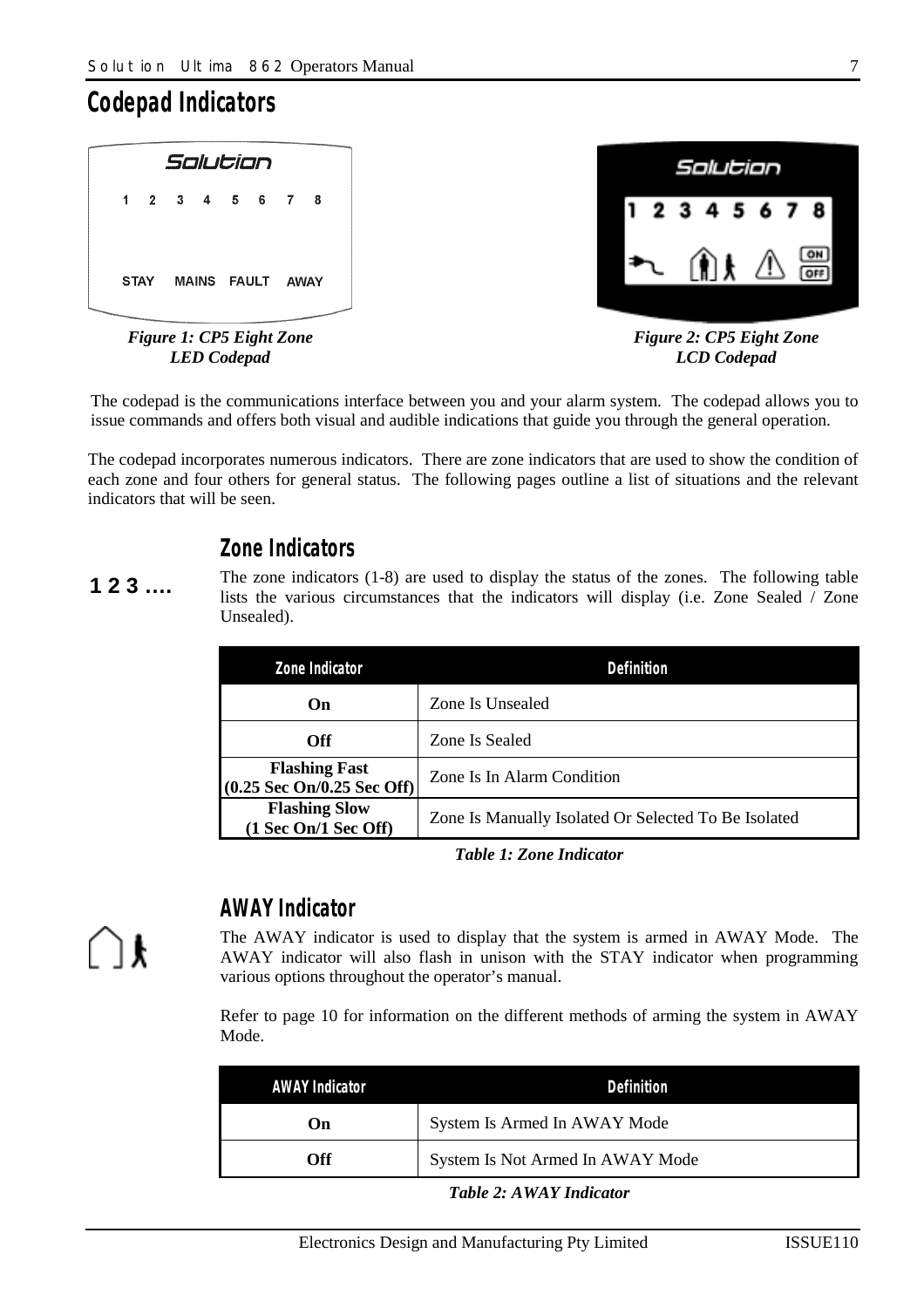## *STAY Indicator*

The STAY indicator is used to display that the system is armed in STAY Mode 1 or STAY Mode 2. The STAY indicator will also flash in unison with the AWAY indicator when programming various options throughout the operator's manual.

Refer to page 11 for information on the different methods of arming in STAY Mode 1. For information and the method of arming in STAY Mode 2, refer to page 12.

| <b>STAY Indicator</b>                   | Definition                                        |  |  |
|-----------------------------------------|---------------------------------------------------|--|--|
| On                                      | System Is Armed In STAY Mode 1 Or STAY Mode 2     |  |  |
| <b>Off</b>                              | System Is Not Armed In STAY Mode 1 Or STAY Mode 2 |  |  |
| <b>Flashing Twice A Second</b>          | Zone Isolating Mode Or Setting STAY Mode 2 Zones  |  |  |
| <b>Flashing Once Every</b><br>3 Seconds | Day Alarm Status - Day Alarm Turned On            |  |  |

*Table 3: STAY Indicator* 

## *System Disarmed*

This indicator will display with the **OFF** indicator when the system has been disarmed.

## *MAINS Indicator*

The MAINS indicator is used to display that the systems AC mains supply is normal or has failed.

| <i>MAINS Indicator</i> | Definition                   |  |
|------------------------|------------------------------|--|
| On                     | <b>AC Mains Power Normal</b> |  |
| <b>Flashing</b>        | AC Mains Supply Has Failed   |  |

#### *Table 4: MAINS Indicator*

## *Off Indicator / Zone Sealed*

The **OFF** indicator will display when the system is in the disarmed state and will flash when a zone becomes unsealed during the disarmed state. The indicator will stop flashing when all zones are sealed.

## *On Indicator / Zone In Alarm*

The **ON** indicator will display when the system is armed in AWAY Mode and will flash when an alarm occurs. The indicator will reset once a valid user code has been entered.



 $\sqrt{ }$  OFF

ON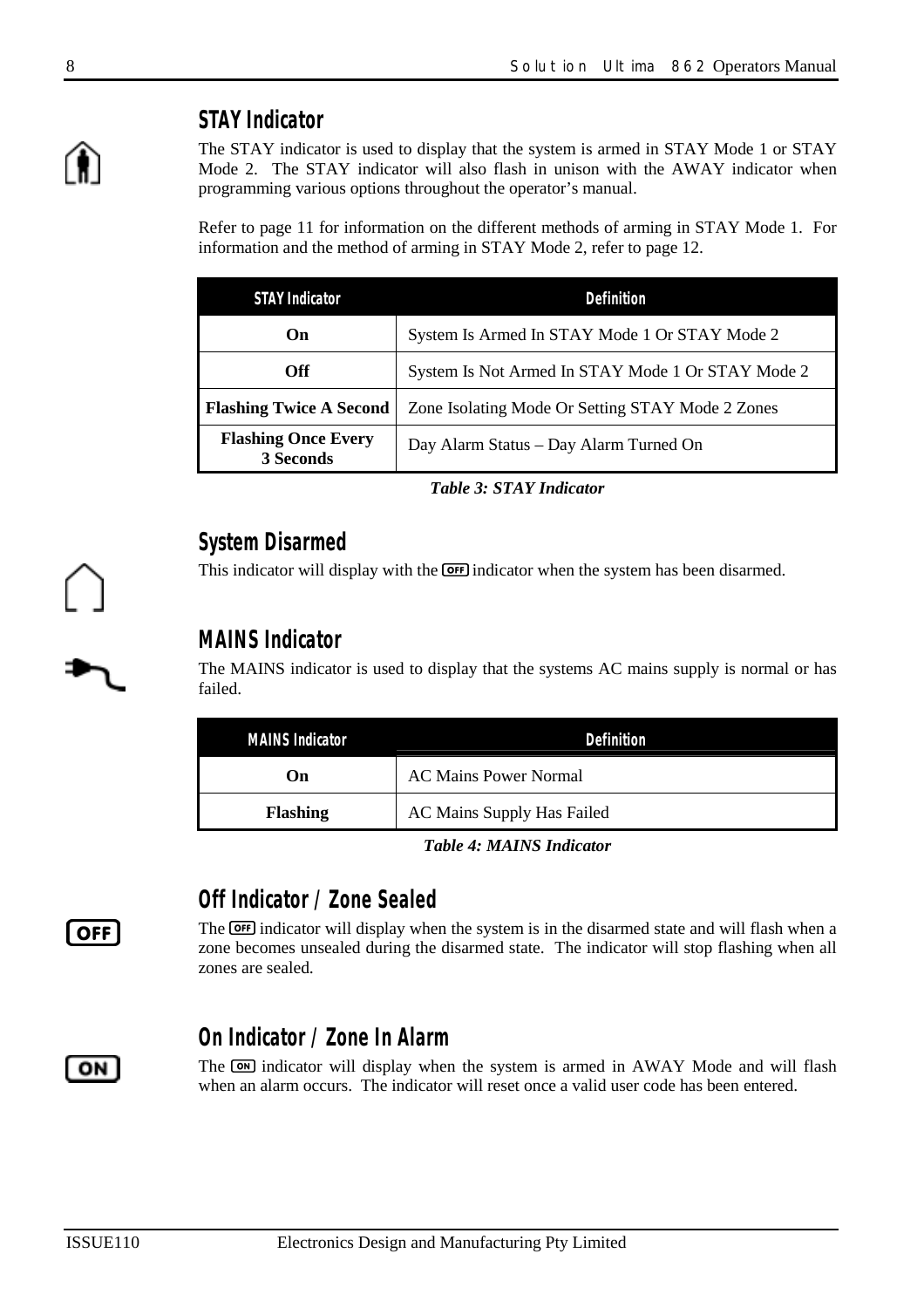

## *FAULT Indicator*

The FAULT indicator is used to display that the system has detected a system fault. Refer to Fault Analysis Mode on page 17 for additional information on system faults.

Every time a new system fault has been detected (eg. FAULT indicator flashing), the codepad will begin to beep once every minute. Pressing the # button once will cancel the once a minute beep and acknowledge the fault (eg. FAULT indicator on steady).

| <i>FAULT Indicator</i>                                                   | Definition                                         |  |  |
|--------------------------------------------------------------------------|----------------------------------------------------|--|--|
| $\mathbf{On}$                                                            | There Is A System Fault That Needs To Be Rectified |  |  |
| The System Is Normal, There Are No Faults<br>Off.                        |                                                    |  |  |
| There Is A System Fault That Needs To Be Acknowledged<br><b>Flashing</b> |                                                    |  |  |

#### *Table 5: FAULT Indicator*

## *Audible Indications*

In general, the audible indicators given out by the codepad buzzer are as follows:

| Audible Indicator                                                                                                           | Definition                                                                                                          |  |  |
|-----------------------------------------------------------------------------------------------------------------------------|---------------------------------------------------------------------------------------------------------------------|--|--|
| <b>Once Short Beep</b>                                                                                                      | A Button Has Been Pressed On The Codepad, Or, End Of Exit<br>Time When Armed In STAY Mode 1 Or STAY Mode 2          |  |  |
| <b>Two Short Beeps</b>                                                                                                      | The System Has Accepted Your Code                                                                                   |  |  |
| <b>Three Short Beeps</b>                                                                                                    | The Requested Function Has Been Executed                                                                            |  |  |
| <b>One Long Beep</b>                                                                                                        | Indicates the End Of Exit Time When Armed In AWAY<br>Mode, Or The Requested Operation Has Been Denied Or<br>Aborted |  |  |
| Walk Test Mode Is Currently Active Or Warning Before<br><b>One Beep Every Second</b><br><b>Automatic Arming Takes Place</b> |                                                                                                                     |  |  |
| <b>One Short Beep Every</b><br><b>Minute</b>                                                                                | There Is A System Fault Waiting To Be Acknowledged                                                                  |  |  |

*Table 6: Audible Indicators*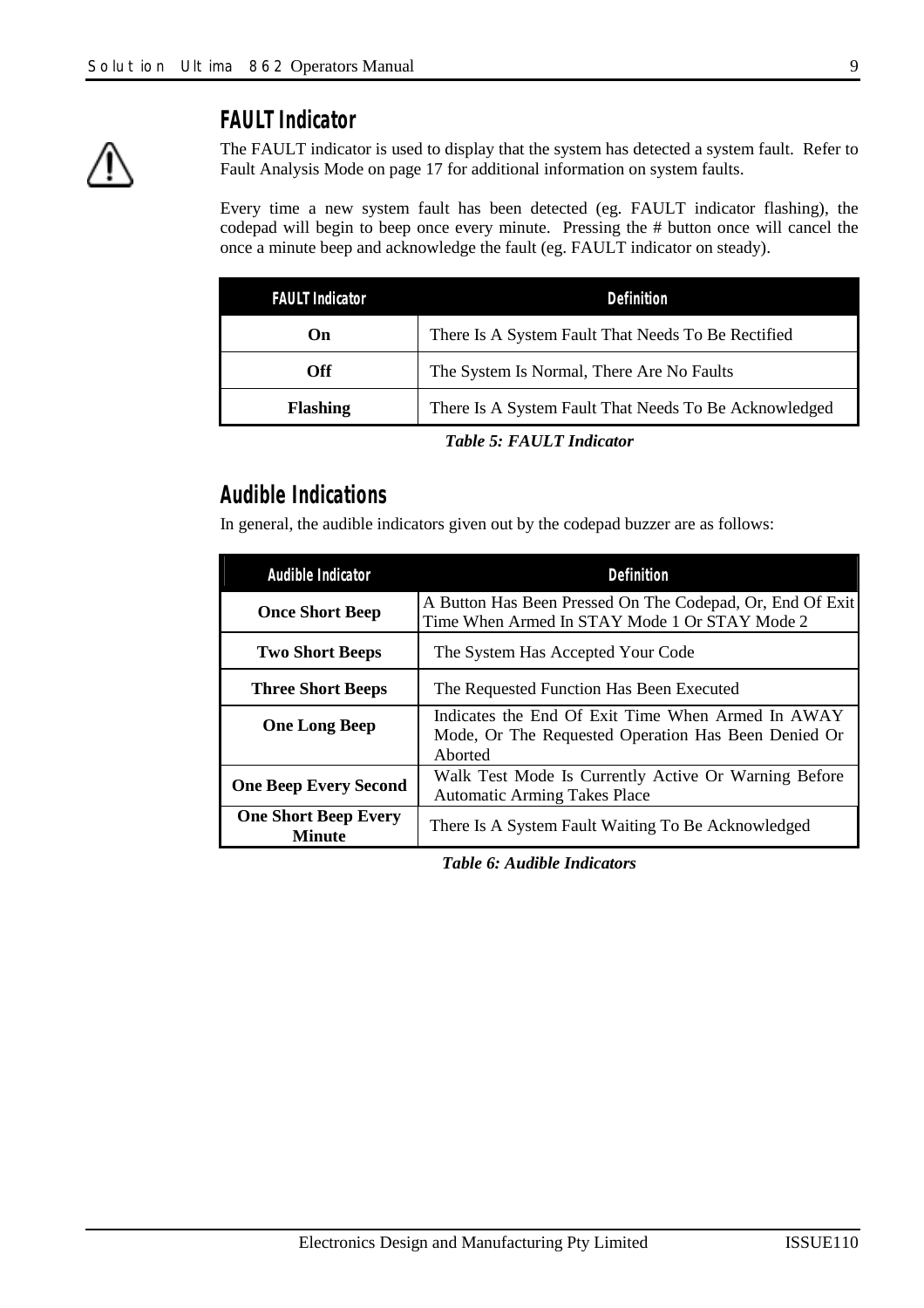## *Arming The System*

There are several different ways to arm the system depending on whether you are leaving the premises and require all active zones to be in a ready state for an intruder, or, if you are remaining in the premises and only require part of the system to be in a ready state for an intruder.

If a zone is not sealed at the end of exit time, the zone will be automatically isolated and will be constantly displayed on the codepad. The zone will again become an active part of the system when the zone has restored (i.e. If a window is left open after exit time has expired, the window will not be an active part of the system until the window has closed. Opening the window after exit time has expired will cause an alarm condition).

The different methods for arming the system include:

#### **AWAY Mode**

Arms the entire system. Refer to Arming In AWAY Mode on page 10.

#### **STAY Mode 1**

Arms all zones except those programmed to be automatically isolated by the installer. Refer to Arming In STAY Mode 1 on page 11.

#### **STAY Mode 2**

Arms all zones except those programmed to be automatically isolated by the Master Code holder. Refer to Arming In STAY Mode 2 on page 12.

#### *Forced Arming*

The feature of arming the system when a zone is not sealed is known as forced arming. If the system does not arm and a long beep is heard, forced arming is not permitted. If this is the case, you must ensure that all zones are sealed or manually isolated before you can arm the system. Refer to Isolating Zones on page 16 for more information.

## *Arming In AWAY Mode*

When you leave your premises and require all zones to be in a ready state to detect intrusion, you would arm the system in AWAY Mode.

There are two different methods for arming the system in AWAY Mode. Method one is standard and will always operate. Method two is optional and may be disabled by your installer if you do not wish to use single button arming.

#### *Method One*

*How To Arm The System In AWAY Mode* 

**1.** Enter your user code followed by the # button (eg. 2580#). Two beeps will be heard and the AWAY indicator will display. Exit time will now commence counting.

#### *Method Two*

#### *How To Arm The System In AWAY Mode*

**1.** Hold down the # button until two beeps are heard. The AWAY indicator will display and exit time will commence counting.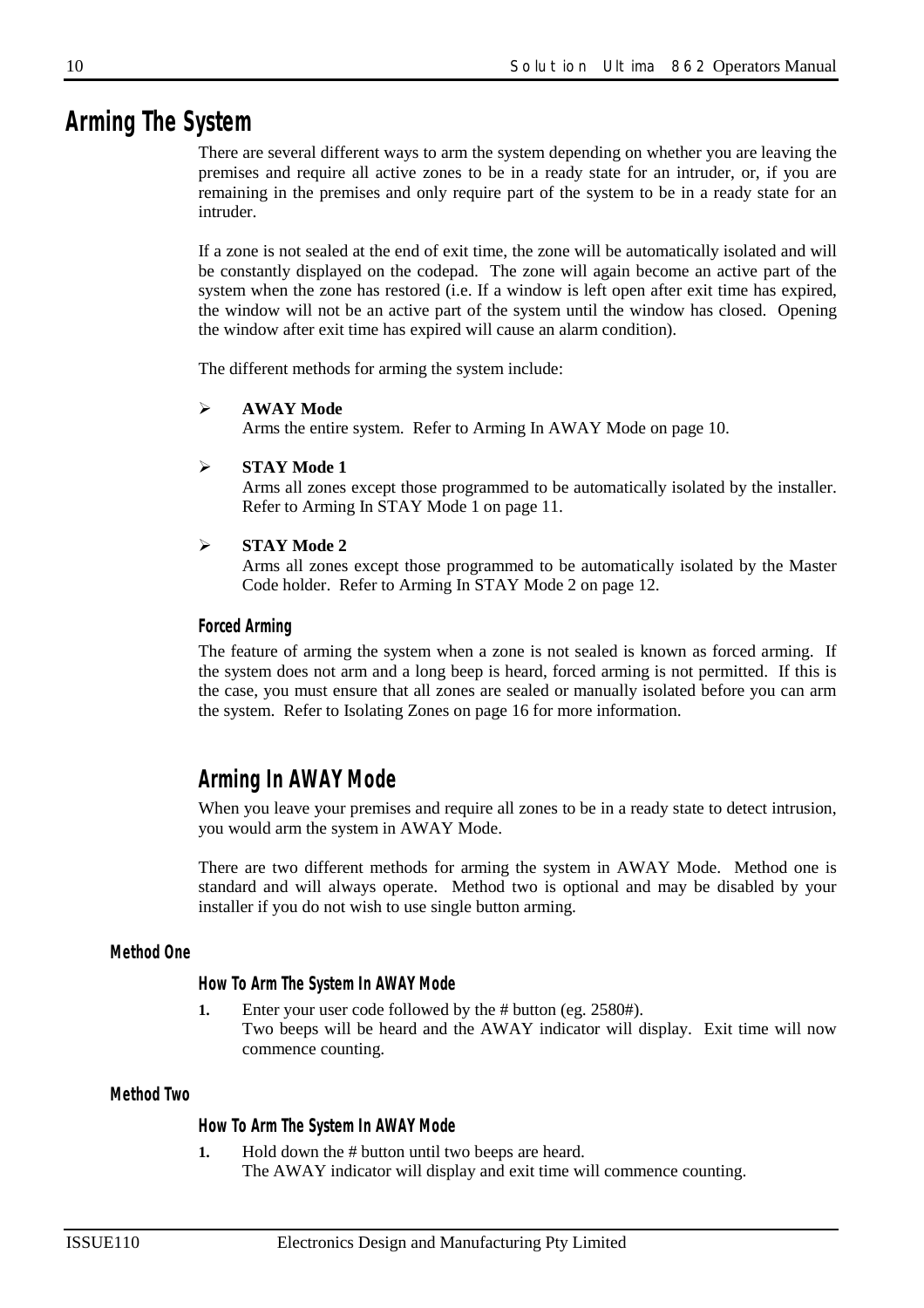## *Arming In STAY Mode 1*

STAY Mode 1 is only used when the perimeter and unused areas of the premises need to be armed to detect any would be intruder from entering the premises and at the same time, allowing you to move freely within an area that has been automatically isolated. Only your security company can program zones to be automatically isolated in STAY Mode 1.

There are two different methods for arming the system in STAY Mode 1. Method one is standard and will always operate. Method two is optional and may be disabled by your installer if you do not wish to use single button arming.

#### *Entry Guard Timer For STAY Mode*

When arming the system in STAY Mode 1, an optional entry timer called Entry Guard Timer For STAY Mode may be used to delay the sirens if a zone that has not been automatically isolated has triggered into alarm condition. Entry Guard Timer For STAY Mode is the delay time used for all zones except 24-hour zones when the system is armed in STAY Mode 1 or STAY Mode 2.

If the Entry Guard Timer For STAY Mode has been programmed and a zone that has not been automatically isolated has triggered, the codepad will beep twice a second until the Entry Guard Timer For STAY Mode has expired or the system has been disarmed. If the alarm condition has not been reset by entering your user code followed by the # button (eg. 2580#) before the Entry Guard Time For STAY Mode expires, the sirens will activate into alarm. Only your installer can program this feature.

*Method One* 

#### *How To Arm The System In STAY Mode 1*

**1.** Enter your user code followed by the \* button (eg. 2580\*). Two beeps will be heard and the STAY indicator will display. Exit time will now commence counting.

Any zones that have been programmed to be automatically isolated in STAY Mode 1 will flash until exit time expires. At the end of exit time, all zones selected to be automatically isolated will extinguish and the codepad will give one short beep.

## *Method Two*

*How To Arm The System In STAY Mode 1* 

**1.** Hold down the \* button until two beeps are heard.

The STAY indicator will display and exit time will now commence counting.

Any zones that have been programmed to be automatically isolated in STAY Mode 1 will flash until exit time expires. At the end of exit time, the zone indicators will extinguish and the codepad will give one short beep.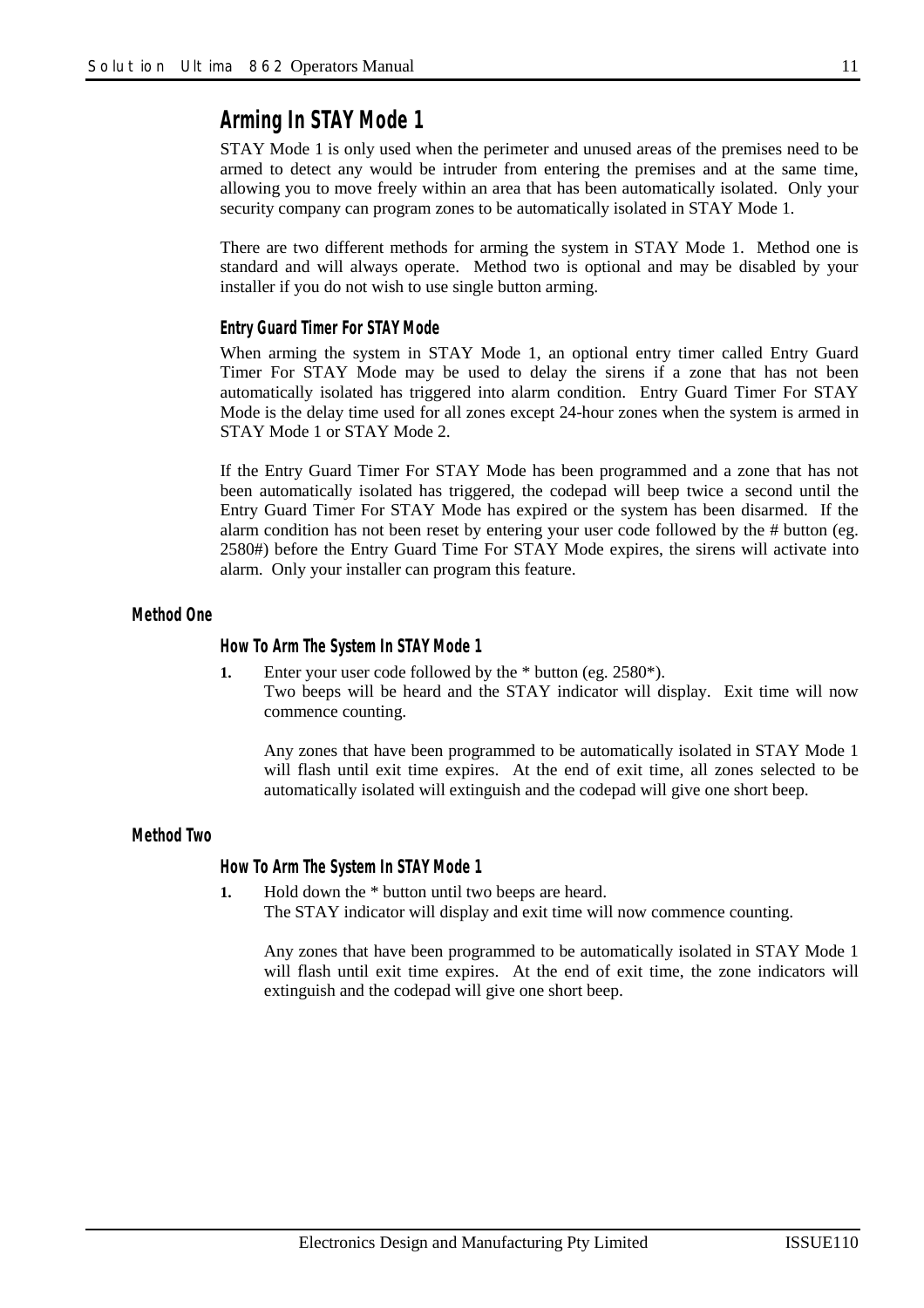## *Arming In STAY Mode 2*

STAY Mode 2 is only used when the perimeter and unused areas of the premises need to be armed to detect any would be intruder from entering the premises and at the same time, allowing you to move freely within an area that has been automatically isolated. Any Master Code holder can program programming zones to be automatically isolated in STAY Mode 2.

#### *Entry Guard Timer For STAY Mode*

When arming the system in STAY Mode 2, an optional entry timer called Entry Guard Timer For STAY Mode may be used to delay the sirens if a zone that has not been automatically isolated has triggered into alarm condition. Entry Guard Timer For STAY Mode is the delay time used for all zones except 24-hour zones when the system is armed in STAY Mode 1 or STAY Mode 2.

If the Entry Guard Timer For STAY Mode has been programmed and a zone that has not been automatically isolated has triggered, the codepad will beep twice a second until the Entry Guard Timer For STAY Mode has expired or the system has been disarmed. If the alarm condition has not been reset by entering your user code followed by the # button (eg. 2580#) before the Entry Guard Time For STAY Mode expires, the sirens will activate into alarm. Only your installer can program this option.

#### *How To Arm The System In STAY Mode 2*

**1.** Hold down the 0 button until two beeps are heard. The STAY indicator will display and exit time will now commence counting.

Any zones that have been programmed to be automatically isolated in STAY Mode 2 will flash until exit time expires. At the end of exit time, all zones selected to be automatically isolated will extinguish and the codepad will give one short beep.

## *Programming STAY Mode 2 Zones*

Programming zones to be automatically isolated in STAY Mode 2 can only be carried out if you have a Master Code.

#### *How To Program STAY Mode 2 Zones*

- **1.** Enter your Master Code followed by 4 and the # button (eg.  $2580 + 4$ #). Three beeps will be heard and the STAY indicator will begin to flash.
- **2.** Enter the zone number that you wish to have automatically isolated followed by the \* button (eg.  $1* =$  Zone  $1 / 2* =$  Zone 2 etc).

You will notice that the zone you have selected to be automatically isolated in STAY Mode 2 will now flash. If you have made a mistake, enter the same zone number followed by the # button to clear the incorrect zone.

To select additional zones to be automatically isolated in STAY Mode 2, repeat Step 2 as many times as required.

**3.** Press the # button when you have selected all zones to be automatically isolated in STAY Mode 2 to exit this mode. Two beeps will be heard and the STAY and AWAY indicators will extinguish.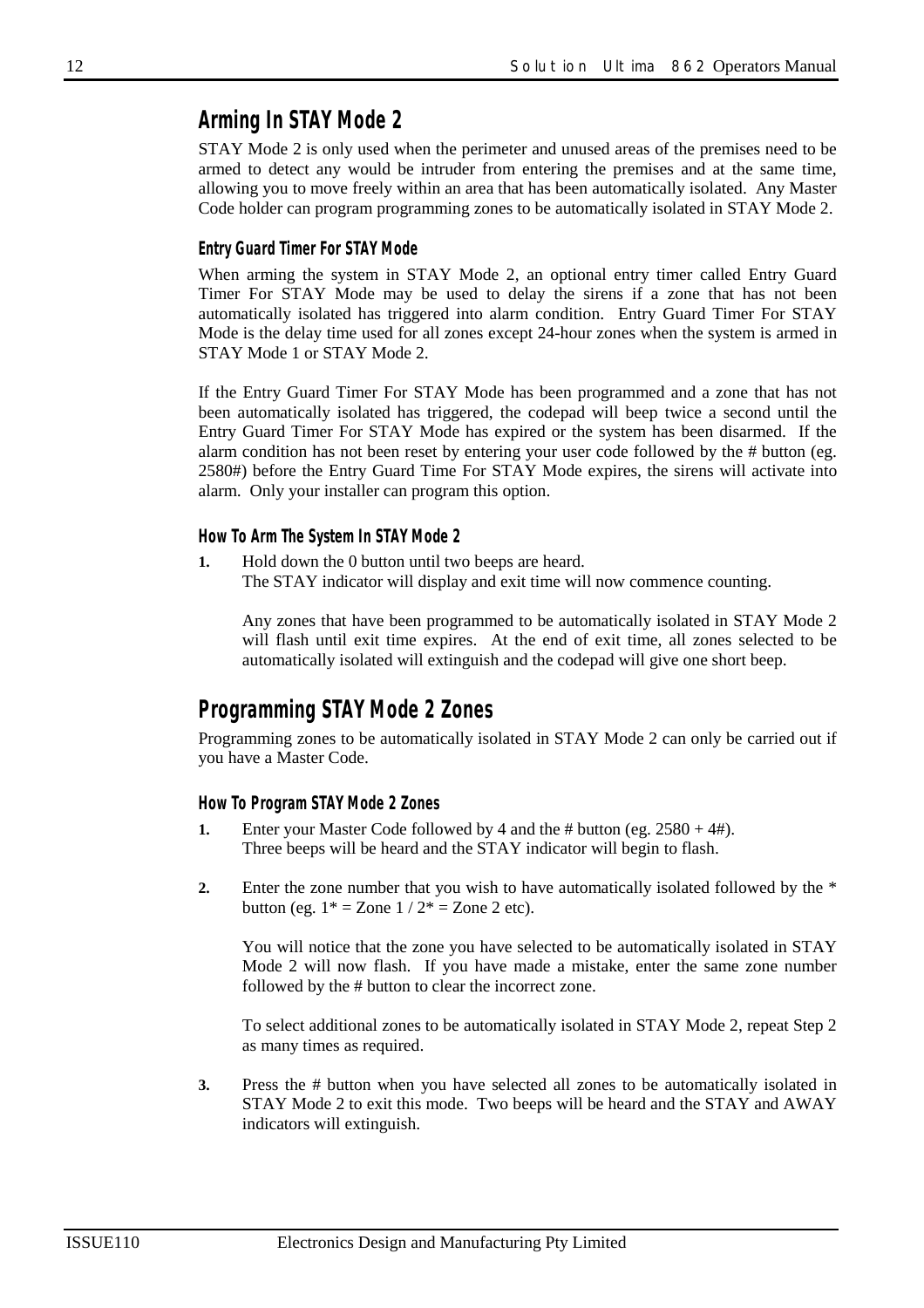## *Disarming The System*

When you enter the premises after the system has been armed in AWAY Mode, or if you have armed the system in STAY Mode 1 or STAY Mode 2, you will need to disarm the system to disable detection devices that will activate an alarm.

If there has been an alarm condition prior to disarming the system, a flashing zone indicator will be displayed, indicating a previous alarm on that zone.

#### *How To Disarm The System*

**1.** Enter your user code followed by the # button (eg. 2580#). Two beeps will be heard.

## *Adding User Codes*

Only the Master Code holder can add or change other system user codes including the Master Code itself. Up to eight user codes may be programmed to operate the system.

#### *How To Add A User Code*

- **1.** Enter your Master Code followed by 1 and the # button (eg. 2580 + 1#). Three beeps will be heard and the STAY and AWAY indicators will begin to flash.
- **2.** Enter the user code number  $(1 8)$  that you wish to add or change followed by the # button (eg.  $2# =$  User  $2 / 8# =$  User 8 etc). Two beeps will be heard and the user number that you just selected will now display on the codepad indicators.
- **3.** Enter the digits required for the new code followed by the # button (eg. If you wish the user code to be 5768, you would enter 5768#). Two beeps will be heard and the STAY and AWAY indicators will extinguish.

If you wish to add or change any further user codes, repeat this procedure as many times as required.

## *Adding Radio Remote User Codes*

Only the Master Code holder can add or change other system user codes. Up to eight radio remote user codes (User Codes  $9 - 16$ ) may be programmed to operate the system.

#### *How To Add A Radio Remote User Code*

- **1.** Enter your Master Code followed by 1 and the # button (eg. 2580 + 1#). Three beeps will be heard and the STAY and AWAY indicators will begin to flash.
- **2.** Enter the radio remote user code number  $(9 16)$  that you wish to add followed by the # button (eg.  $9# =$  User  $9 / 16# =$  User 16 etc). Two beeps will be heard and the user number that you just selected will now display on the codepad indicators.
- **3.** Enter the 9 digit ID number found on the back of the radio remote hand held transmitter followed by the # button. Two beeps will be heard and the STAY and AWAY indicators will extinguish.

If you wish to add or change any further radio remote user codes, repeat this procedure as many times as required.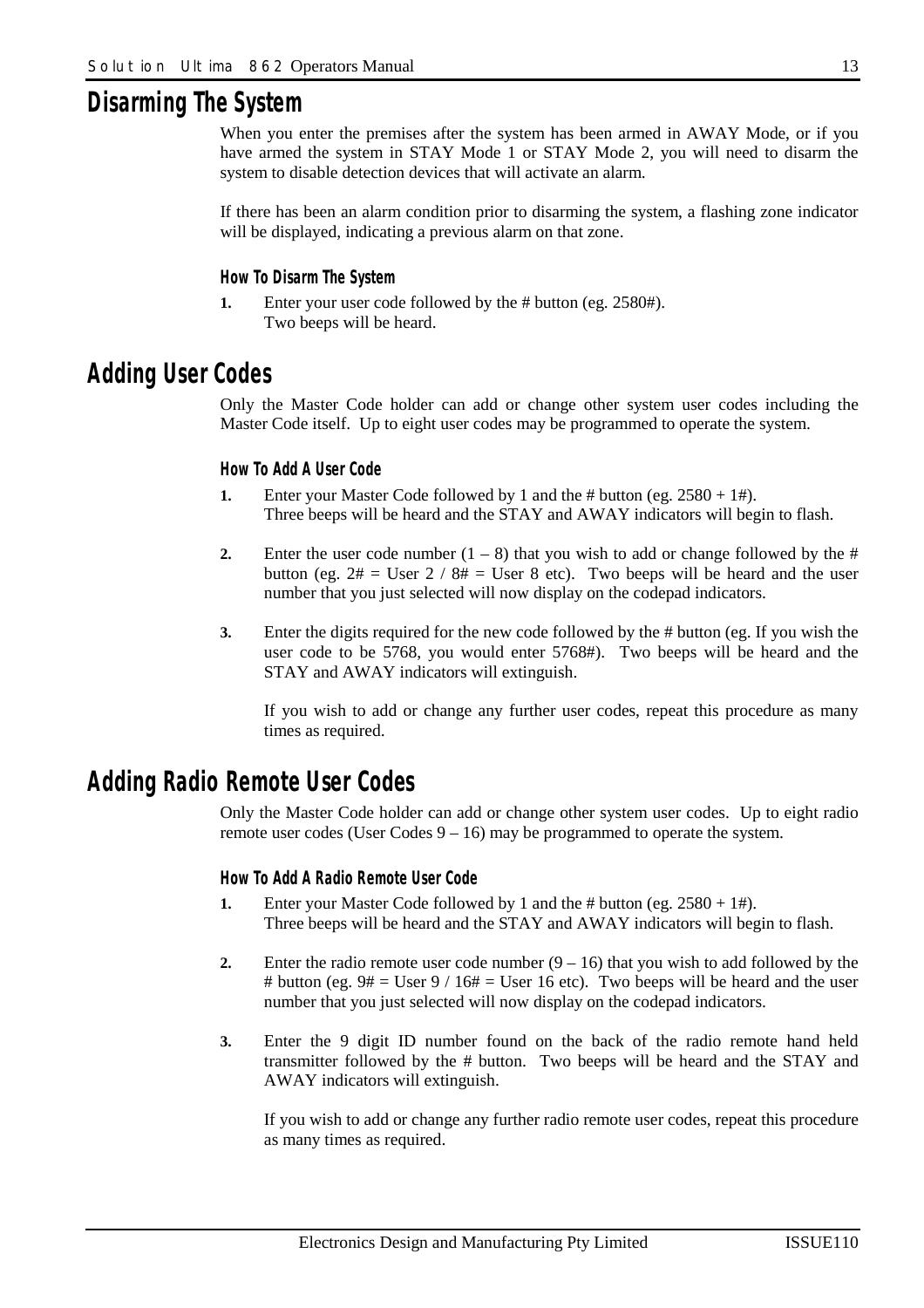## *Deleting User Codes/Radio User Codes*

Only the Master Code holder can delete other system user codes.

## *How To Add A User Code*

- **1.** Enter your Master Code followed by 1 and the # button (eg. 2580 + 1#). Three beeps will be heard and the STAY and AWAY indicators will begin to flash.
- **2.** Enter the user code number  $(1 16)$  that you wish to delete followed by the # button (eg.  $2# =$  User  $2 / 16# =$  User 16 etc). Two beeps will be heard and the user number that you just selected will now display on the codepad indicators.
- **3.** Press the \* button to delete the user code that you have selected. Two beeps will be heard and the STAY and AWAY indicators will extinguish. If you wish to delete any further user codes, repeat this procedure as many times as required.



## *Radio Transmitter Operations*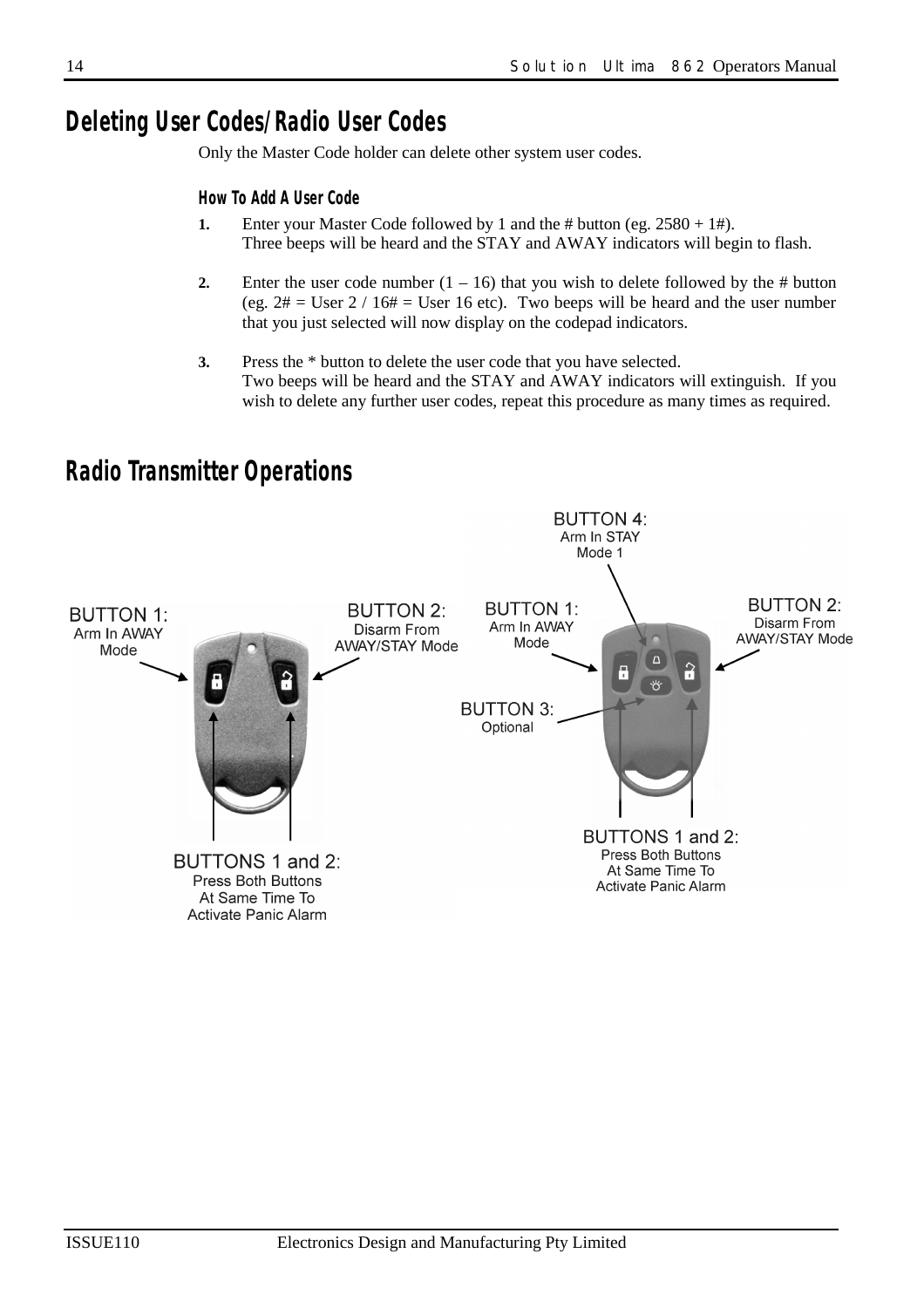## *Codepad Duress Alarm*

A codepad duress alarm is used as a silent hold-up alarm. This will only occur when the number 9 is added to the end of any valid user code that us being used to disarm the system (eg. 2580 + 9#). A duress alarm is only useful if your system is reporting back to a monitoring station or pocket pager as domestic reporting (i.e. mobile phone etc) can't decipher which type of alarm had occurred.



*Figure 3: CP5 LED Codepad Showing Audible Alarm Buttons* 

## *Codepad Panic Alarm*

An audible alarm will be activated when both the 1 and 3 buttons or both the  $*$ and # buttons are pressed simultaneously. Contact your installer if you wish to disable the ability to activate the codepad panic alarm or if you wish to have the codepad panic alarm to be silent.

## *Codepad Fire Alarm*

A distinct fire sound is emitted via the horn speaker when both the 4 and 6 buttons on the codepad are pressed simultaneously. Contact your installer if you wish to disable the ability to activate the codepad fire alarm or if you wish to have the codepad fire alarm to be silent.

## *Codepad Medical Alarm*

An audible alarm will be activated when both the 7 and 9 buttons on the codepad are pressed simultaneously. Contact your installer if you wish to disable the ability to activate the codepad medical alarm or if you wish to have codepad medical alarm to be silent.

## *Codepad Tamper (Access Denied)*

Codepad tamper restricts the number of times an invalid user code can be used in an attempt to operate the system. When the number of incorrect code attempts equals the number programmed by your installer, the system will activate an alarm condition and if reporting back to a security monitoring station, the system will send an access denied report.

If you wish the codepads to shutdown and lockout for a period of time  $(0 - 150$  seconds), ask your installer to program this.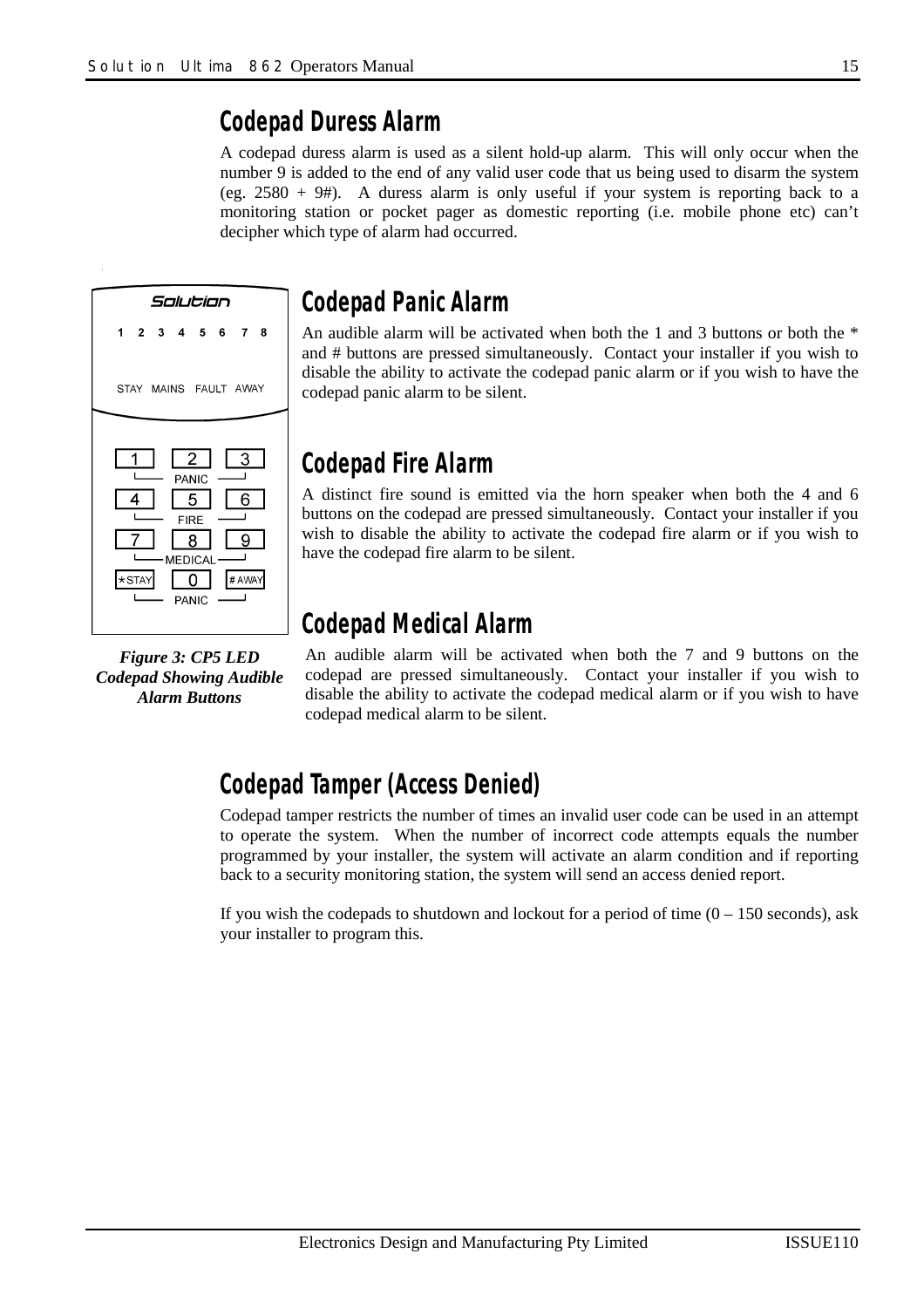## *Isolating Zones*

Isolating zones allow you to manually disable one or more zones before arming the system. Once a zone has been isolated, access is allowed into that zone during the armed state without activating an alarm.

An example when you may require to isolate a zone before arming the system could be when a PIR detector may be false alarming or that you may need to leave a pet inside a particular zone whilst you are away.

Isolating zones is performed by one of two methods. Method two is optional and only allows those user codes programmed by your installer to have access to isolate zones.

## *Standard Isolating*

Standard Isolating allows all operators to be able to isolate zones without the need to know a valid user code.

## *How To Isolate A Zone*

- **1.** Press the \* button twice to enter the isolating mode. Three beeps will be heard and the STAY indicator will flash.
- **2.** Enter the zone number  $(1 8)$  that you wish to select to isolate followed by the  $*$ button. (eg.  $1* = \text{Zone } 1, 2* = \text{Zone } 2 \text{ etc.}$ ).

As you select each zone to be isolated, you will notice that the corresponding zone indicator will begin to flash. If you selected an incorrect zone to be isolated, enter the incorrect zone number again followed by the \* button.

Repeat Step 2 if more than one zone is required to be isolated until all zone that are required to be isolated have been selected.

**3.** Press the # button after you have selected all zones to be isolated. Two beeps will be heard and the system will return to the disarmed state.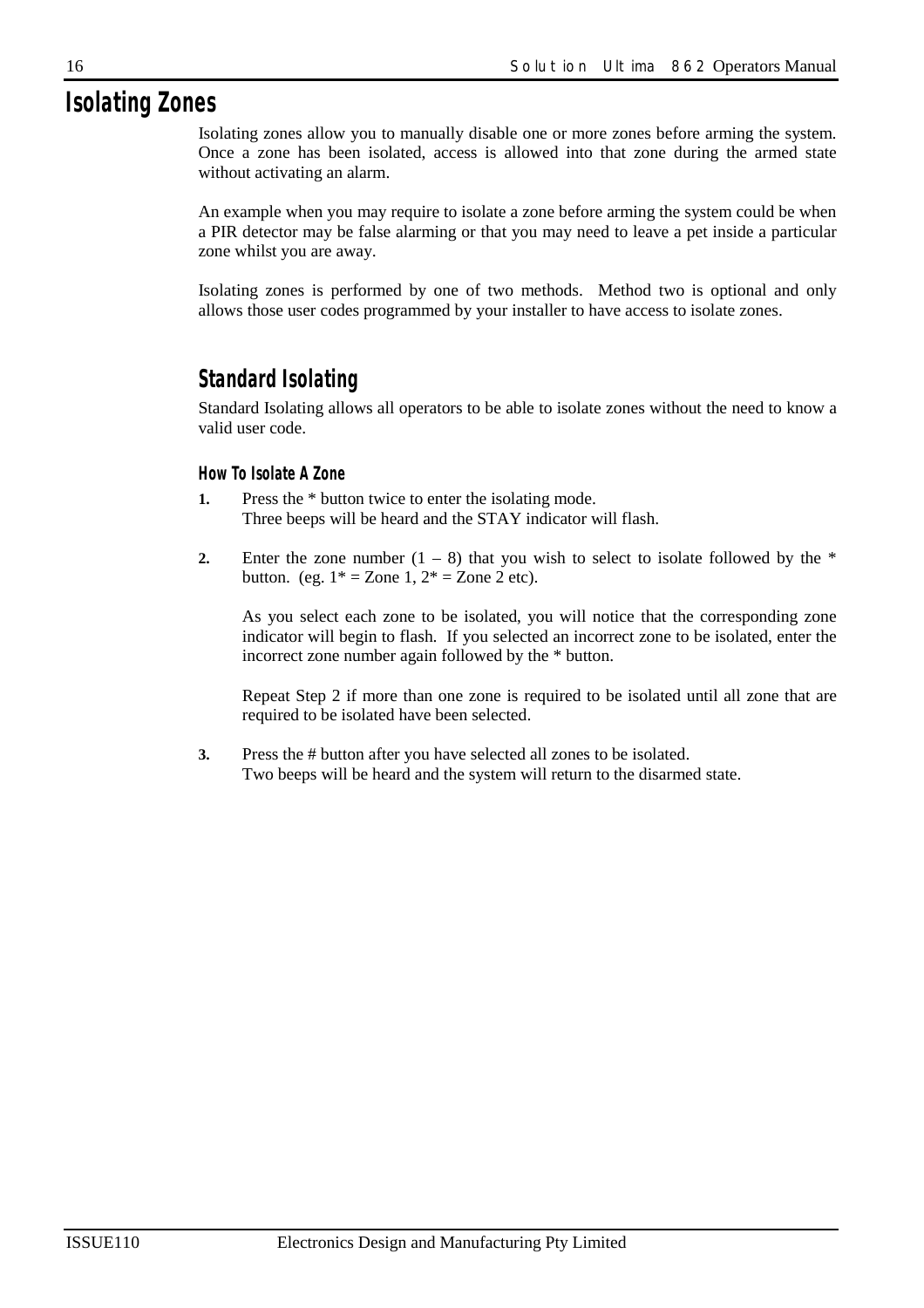## *Code To Isolate*

The method of code to isolate restricts only those user codes that have the priority level "Code To Isolate" set to be able to isolate zones. Therefore, if any user code has this priority level set, the method of standard isolating will not function.

#### *How To Isolate A Zone*

- **1.** Press the \* button followed by your user code and the \* button again to enter the isolating mode (eg. \*2580\*). Three beeps will be heard and the STAY indicator will flash.
- **2.** Enter the zone number  $(1 8)$  that you wish to select to isolate followed by the \* button. (eg.  $1* = \text{Zone } 1, 2* = \text{Zone } 2 \text{ etc.}$ ).

As you select each zone to be isolated, you will notice that the corresponding zone indicator will begin to flash. If you selected an incorrect zone to be isolated, enter the incorrect zone number again followed by the \* button.

Repeat Step 2 if more than one zone is required to be isolated until all zones that are required to be isolated have been selected.

**3.** Press the # button after you have selected all zones to be isolated. Two beeps will be heard and the system will return to the disarmed state.

## *Fault Analysis Mode*

If a system fault should occur, the FAULT or MAINS indicator will flash and the codepad will beep once ever minute.

If the AC mains supply has failed, the MAINS indicator will flash until the AC mains supply has restored. Pressing the # button once will acknowledge the fault and stop the codepad from beeping once every minute.

#### *How To Determine The Type Of System Fault*

To determine which system fault has occurred, enter fault analysis mode by following the steps outlined below.

**1.** Hold down button 5 until two beeps are heard. The FAULT indicator will remain steady and the STAY and AWAY indicators will flash in unison with each other.

A zone indicator will display to indicate the type of fault that has occurred (eg. Zone 1 = System Fault). Refer to Table 7: Fault Indicators on page 18 for the list of different faults that may occur.

- **2.** To further determine the type of fault condition (eg. System Fault), you will need to press and hold down the button that corresponds to the zone indicator displayed (i.e. If Zone 1 was displayed in Step 1, press and hold button 1 to display which system fault has occurred).
- **3.** To exit and return to the disarmed state, press the # button. The FAULT indicator will remain displayed and the codepad will cease its once a minute beep.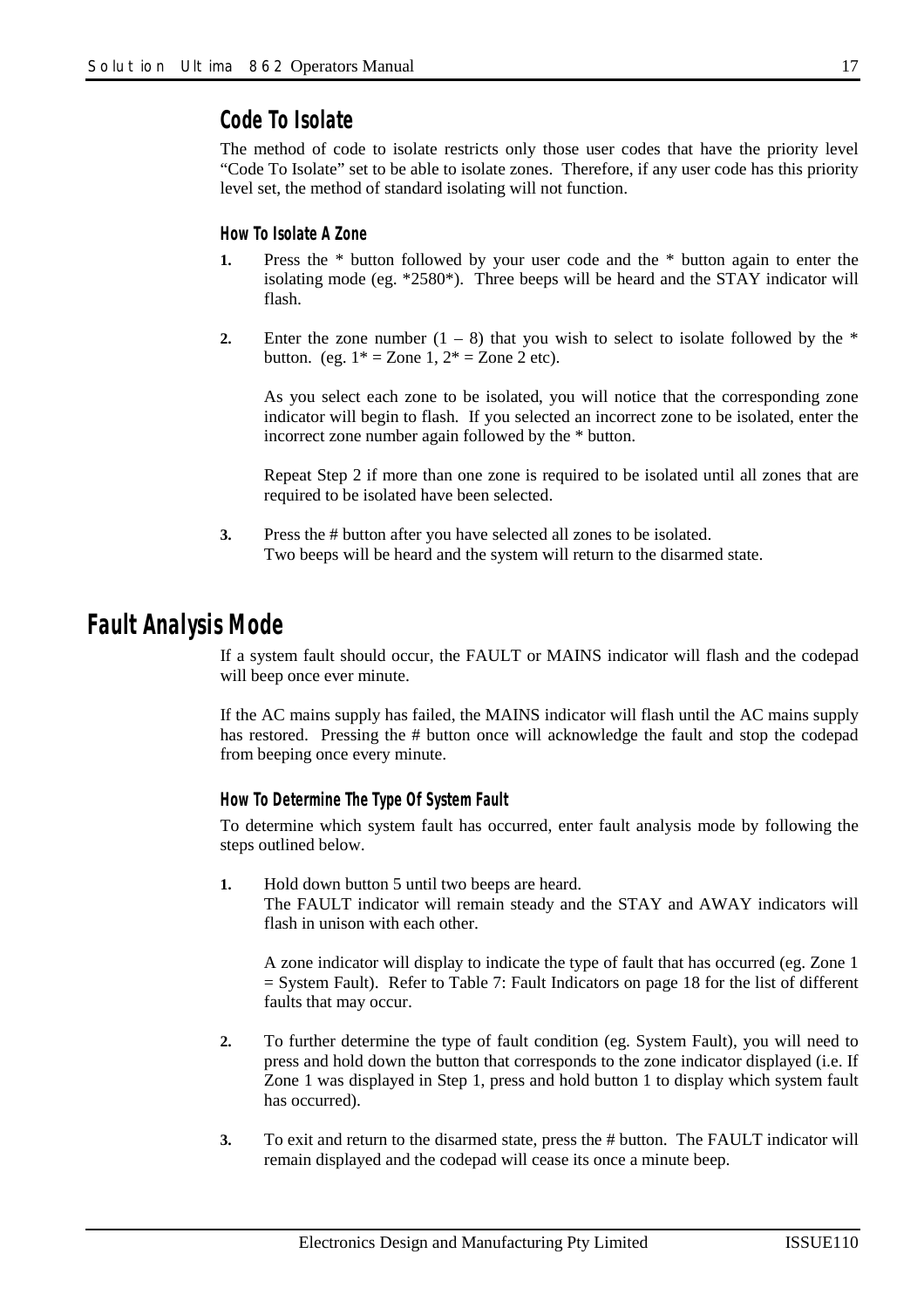| Zone                    | Fault                     | <b>Hold Down</b> | Zone                    | Fault                       |
|-------------------------|---------------------------|------------------|-------------------------|-----------------------------|
| Indicator               | Description               | <b>Button</b>    | Indicator               | Condition                   |
|                         |                           |                  |                         |                             |
| $\mathbf{1}$            | <b>System Fault</b>       | 1                | $\mathbf{1}$            | <b>Battery Fail</b>         |
|                         |                           |                  | $\overline{2}$          | Date & Time                 |
|                         |                           |                  | 3                       | RF Receiver Fail            |
|                         |                           |                  | $\overline{\mathbf{4}}$ | Horn Speaker Fail           |
|                         |                           |                  | 5                       | Telephone Line Fail         |
|                         |                           |                  | 6                       | E <sub>2</sub> Fault        |
|                         |                           |                  | 7                       | <b>Fuse Fail</b>            |
|                         |                           |                  | 8                       | <b>AC</b> Fail              |
|                         |                           |                  |                         |                             |
| $\boldsymbol{2}$        | <b>RF Low Battery</b>     | $\overline{2}$   | $1 - 8$                 | Zones 1 - 8 RF Low Battery  |
|                         |                           |                  |                         |                             |
| $\overline{\mathbf{3}}$ | <b>Zone Tamper Alarm</b>  | 3                | $1 - 8$                 | Zones 1 - 8 Tamper Alarm    |
|                         |                           |                  |                         |                             |
| $\overline{\mathbf{4}}$ | <b>Sensor Watch Fault</b> | 4                | $1 - 8$                 | Zones $1 - 8$ Sensor Watch  |
|                         |                           |                  |                         | Fail                        |
|                         |                           |                  |                         |                             |
| 5                       | <b>RF Sensor Watch</b>    | 5                | $1 - 8$                 | Zones 1 - 8 RF Sensor Watch |
|                         |                           |                  |                         | Fail                        |
|                         |                           |                  |                         |                             |
| 6                       | <b>Communication Fail</b> | 6                | $\mathbf{1}$            | Receiver 1 Fail             |
|                         |                           |                  | $\overline{2}$          | Receiver 2 Fail             |

*Table 7: Fault Indicators* 

## *Fault Descriptions*

#### *System Fault 1*

A system fault will only display when any of the following faults occur. After entering fault analysis mode, press and hold button 1 will determine which of the following faults have occurred.

## *Low Battery*

A low battery fault will register when the system detects a low capacity back-up battery. The system automatically performs a battery test every 4 hours and also every time you arm the system.

## *Date and Time*

The date and time fault will register every time the system has been powered down. This type of fault will not cause the FAULT indicator to display on the codepad unless your installer has programmed the automatic arming time. Refer to page 20 to program the date and time.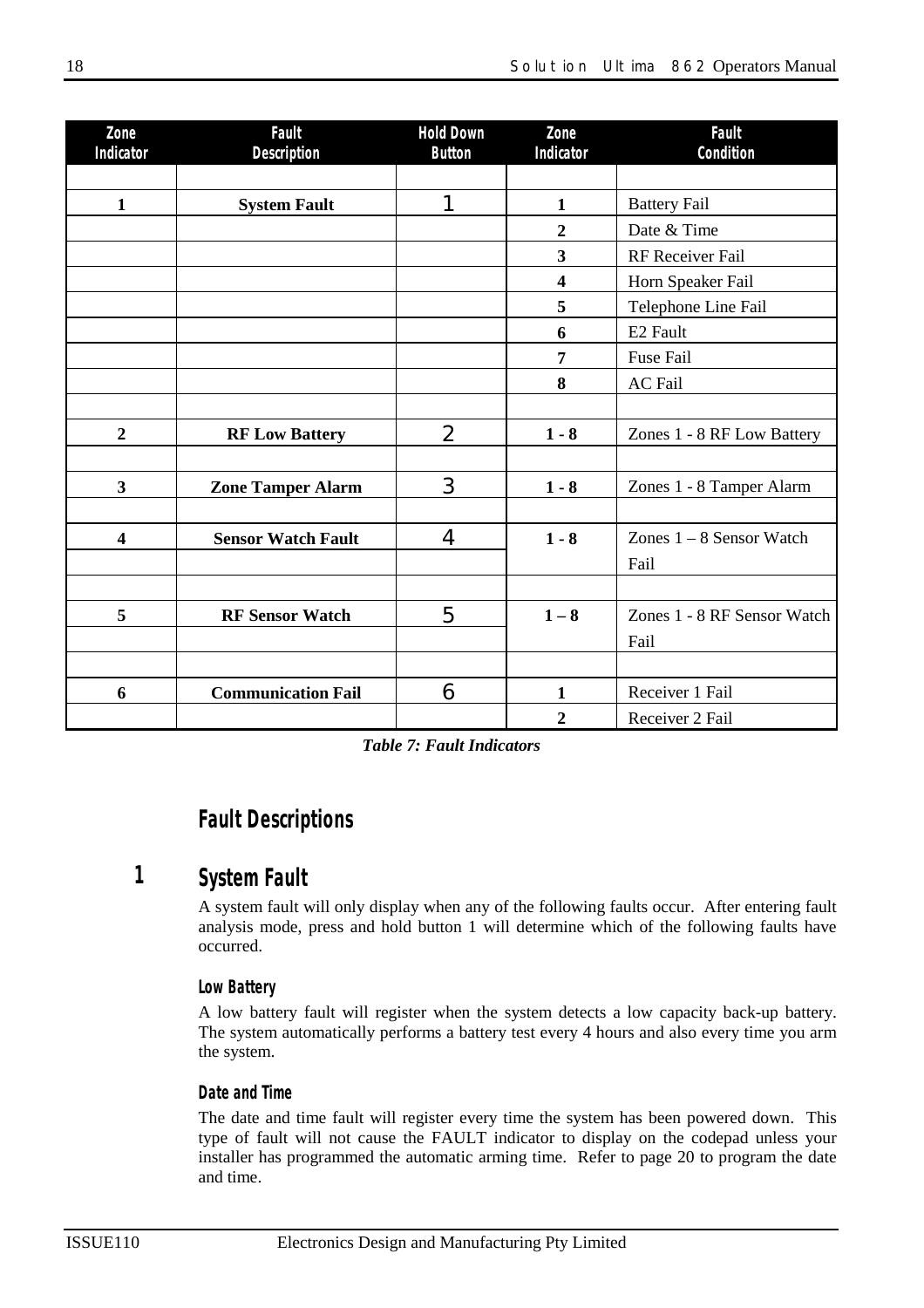#### *RF Receiver Fail*

The RF receiver fault will register once the system has detected that the wireless receiver unit has been disconnected.

#### *Horn Speaker*

This fault will register when the system detects that the horn speaker has been disconnected. This fault will clear once the horn speaker has been reconnected. Your installer will need to program the system for this feature to operate.

#### *Telephone Line Fail*

A telephone line fault will register when the system detects that the telephone line has been disconnected from the control panel. Your installer will need to program the system for this feature to operate.

#### *E2 Fault*

An E2 fault will register when the system detects an internal checksum error. Contact your installer as soon as this fault is displayed.

#### *Fuse Fail*

This fault will occur when either of the two 1 Amp fuses has blown. Contact your installer as soon as this fault is displayed.

#### *RF Low Battery 2*

This fault will occur when any of the RF wireless devices has reported a low battery condition to the control panel. Whilst you are in fault analysis mode, press and hold button 2 until two beeps are heard will display which zone has reported the RF Low Battery fault.

#### *Tamper Fail 3*

This fault will occur when any zone has become open circuit. By press and hold button 3 until two beeps are heard in fault analysis mode will display which zone has reported the tamper fail fault.

#### *Sensor Watch Fault 4*

A sensor watch fault will register because one or more detection devices has failed to detect any movement during the disarmed state for the time period programmed by your installer. The fault will clear once the zone in question has detected movement and reset.

Whilst you are in fault analysis mode, press and hold button 4 until two beeps are heard will display which zone reported the sensor watch fault.

#### *RF Sensor Watch Fault 5*

An RF sensor watch fault will register because one or more RF detection devices has failed to communicate to the RF radio receiver for the time period programmed by your installer. The fault will clear once the RF device in question has successfully transmitted to the RF radio receiver.

Whilst you are in fault analysis mode, press and hold button 5 until two beeps are heard will display which RF detection device reported the RF sensor watch fault.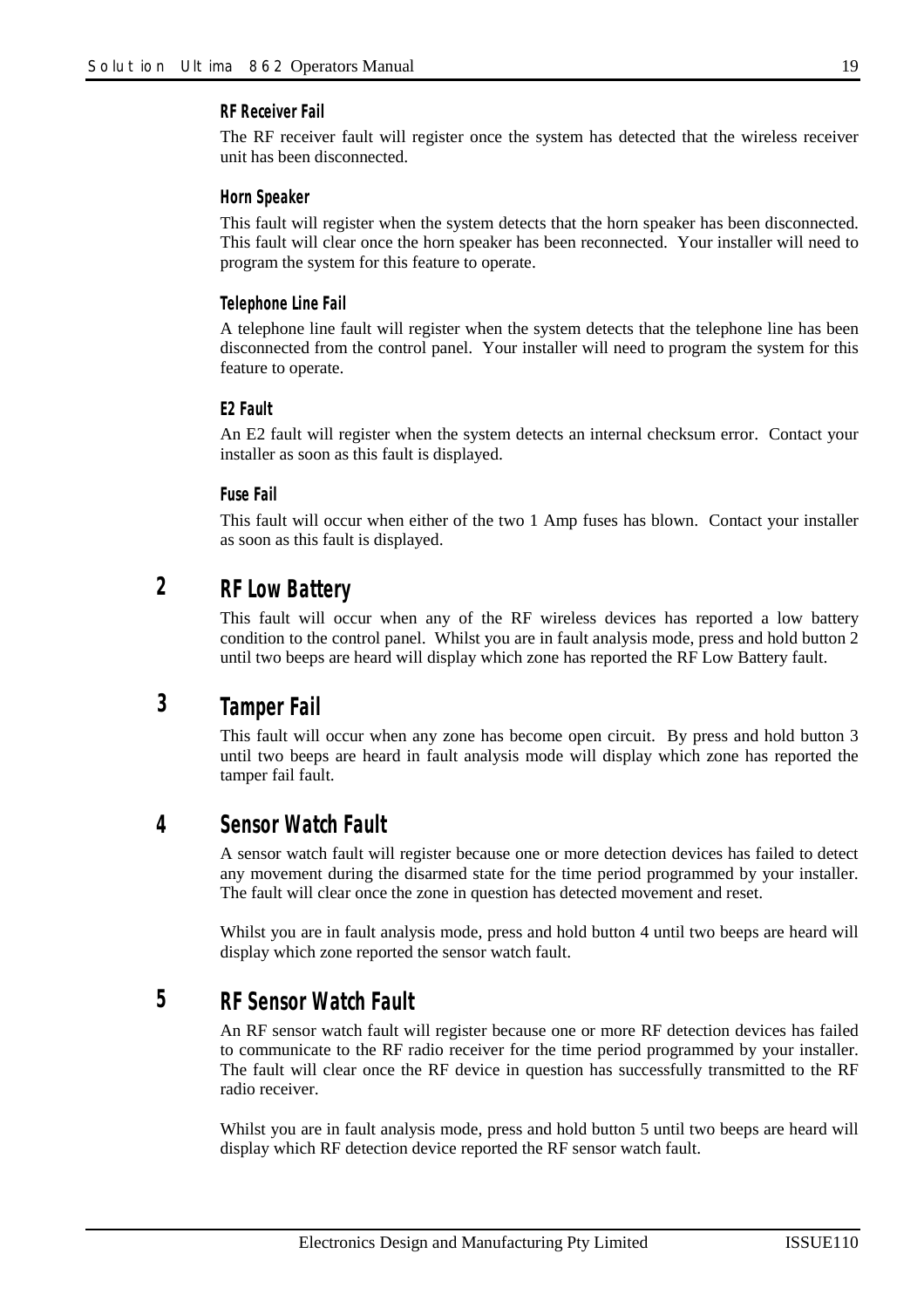#### *Communication Fail 6*

A communication fail will register when the control panel failed to communicate with the receiving party (eg. monitoring company, mobile phone or pocket pager etc). The communication fault will clear once the control panel has successfully reported to the receiving party.

To determine which receiver has failed communication, press and hold button 6.

## *Date and Time*

Programming the date and time is only required when you need functions such as automatic test reports automatic arming and history events to operate correctly.

#### *How To Program The Date and Time*

- **1.** Enter your Master Code followed by 6 and the # button (eg.  $2580 + 6$ #). Three beeps will be heard and the STAY and AWAY indicators will begin to flash.
- **2.** Enter the day, month, year, hour and minute using the (DD, MM, YY, HH, MM) format (i.e.  $DD = Day$  of the month,  $MM = Month$  of the year,  $YY = Current$  year,  $HH =$  Hour of the day,  $MM =$  Minute of the day).

#### **Please note that when programming the hour of the day, you will need to use 24:00 hour format.**

**3.** Press the # button to exit and return to the disarmed state. Two beeps will be heard and the STAY and AWAY indicators will extinguish. If a long beeps is heard, an error was made when entering the date and time.

## *Turning Outputs On/Off*

This feature is only applicable if your installer has set up an output that can be turned on or off via the codepad. The output programmed by your installer could control a pool pump or outside lighting etc. Up to three separate outputs may be programmed.

## *How To Turn An Output On or Off*

- **1.** Enter your Master Code followed by 5 and the # button (eg. 2580 + 5#). Three beeps will be heard and the STAY and AWAY indicators will begin to flash.
- **2.** Enter the output number  $(1 3)$  that you wish to turn on or off.
- **3.** Press the # button to turn the output on or press the \* button to turn the output off. Three beeps will be heard if the output is turned on and two beeps will be heard if the output is turned off.

Repeat Step 2 and Step 3 if more than one output is required to be turned on or off.

**4.** Press the # button to exit this function. Two beeps will be heard and the STAY and AWAY indicators will extinguish.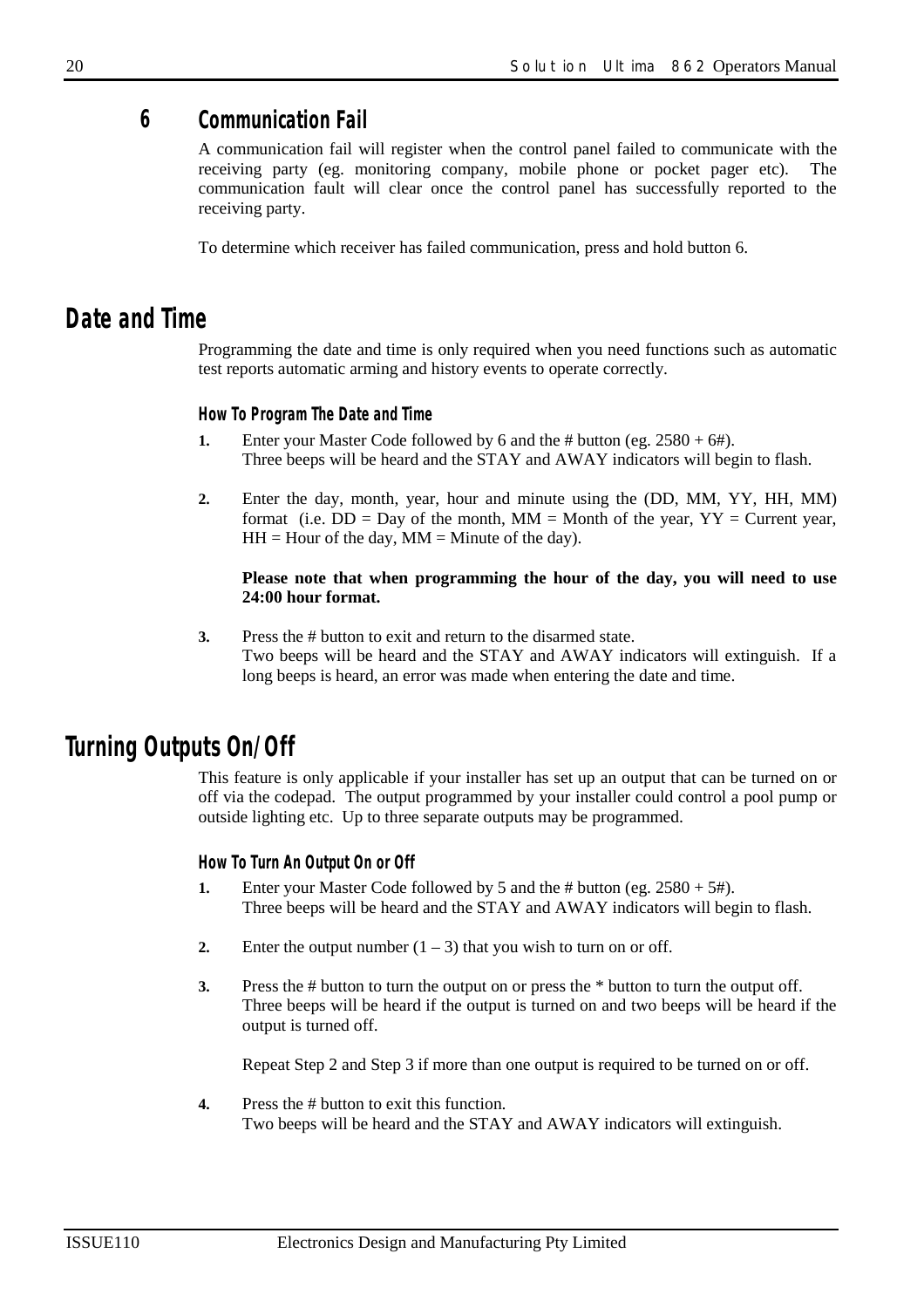## *Reset Latching Outputs*

This feature is only applicable if your installer has programmed an output to latch (remain on) until you acknowledge the event that occurred.

#### *How To Reset Latching Outputs*

**1.** Hold down button 7 until two beeps are heard. The output will now reset.

## *Telco Arm/Disarm Sequence (Call Forward On/Off)*

This feature allows you to program the Telco Arm Sequence and Telco Disarm Sequence.

## *Telco Arm Sequence*

This allows you to program the Call Forward – Immediate On sequence or Call Forward – No Answer sequence that will automatically operate when you arm the system in the AWAY Mode. This feature is only available if your telecommunications provider has the callforward option available.

#### **Note: The examples given in this feature are only applicable to Australia.**

#### **Call Forward – Immediate On**

You can redirect calls to anywhere in Australia, including mobiles, pagers and answering services. When Call Forward is turned on, your telephone will not ring.

#### **Call Forward – No Answer**

When your telephone is not answered within 20 seconds, this feature redirects all incoming calls to another number anywhere in Australia, but you can still make outgoing calls.

#### *How To Program The Telco Arm Sequence*

- **1.** Enter your Master Code followed by 3 and the # button (eg. 2580 + 3#). Three beeps will be heard and the STAY and AWAY indicators will flash.
- **2.** Press button 1 followed by the # to select the telco arm sequence. Three beeps will be heard.
- **3.** Enter the call forward sequence that you require (eg. \*61 Phone Number # if you wish to program the call forward - no answer sequence or \*21 Phone Number # if you wish to program the call forward immediate sequence).

#### **Remember that when you program a \* in the telco arm sequence, you enter \*1 and when you program a # in the telco arm sequence, you enter \*2.**

**4.** Press the # button when finished. Two beeps will be heard and the STAY and AWAY indicators will extinguish.

#### **Note: To disable the Telco Arm Sequence, enter the call forward sequence as \*4 (break) for Step 3.**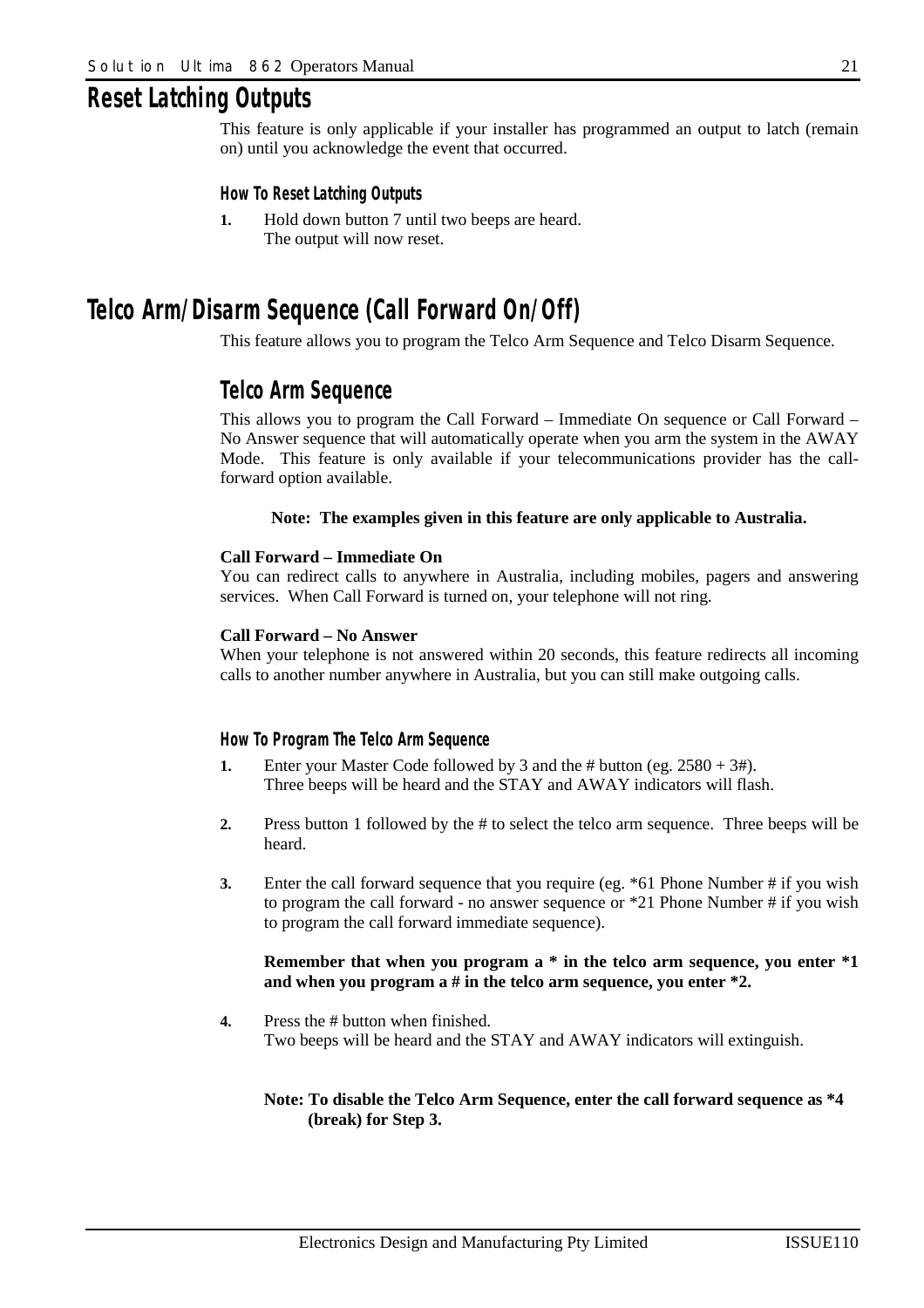## *Telco Disarm Sequence*

This allows you to automatically disable the call forward sequence upon disarming the system.

#### *How To Program The Telco Disarm Sequence*

- **1.** Enter your Master Code followed by 3 and the # button (eg.  $2580 + 3$ #). Three beeps will be heard and the STAY and AWAY indicators will flash.
- **2.** Press button 2 followed by the # button to select the telco disarm sequence. Three beeps will be heard.
- **3.** Enter the call forward disable sequence that you require (eg. #61# if you wish to disable the no answer call forward sequence or #21# if you wish to disable the call forward immediate sequence).

#### **Remember that when you program a # in the telco disarm sequence, you enter \*2.**

**4.** Press the # button when finished. Two beeps will be heard and the STAY and AWAY indicators will extinguish.

#### **Note: To disable the Telco Disarm Sequence, enter the call forward sequence as \*4 (break) for Step 3.**

| <b>Digit Required</b> | <b>Number To Program</b> | <b>Digit Required</b> | Number To Program |
|-----------------------|--------------------------|-----------------------|-------------------|
|                       |                          |                       |                   |
|                       |                          | u                     |                   |
|                       |                          |                       |                   |
|                       |                          | $\star$               | *.                |
|                       |                          | #                     | *つ                |
|                       |                          | <b>4 Second Pause</b> | $*3$              |
|                       | 6                        | <b>Break</b>          | $*4$              |
|                       |                          |                       |                   |

*Table 8: Telco Arm/Disarm Dialling Digits*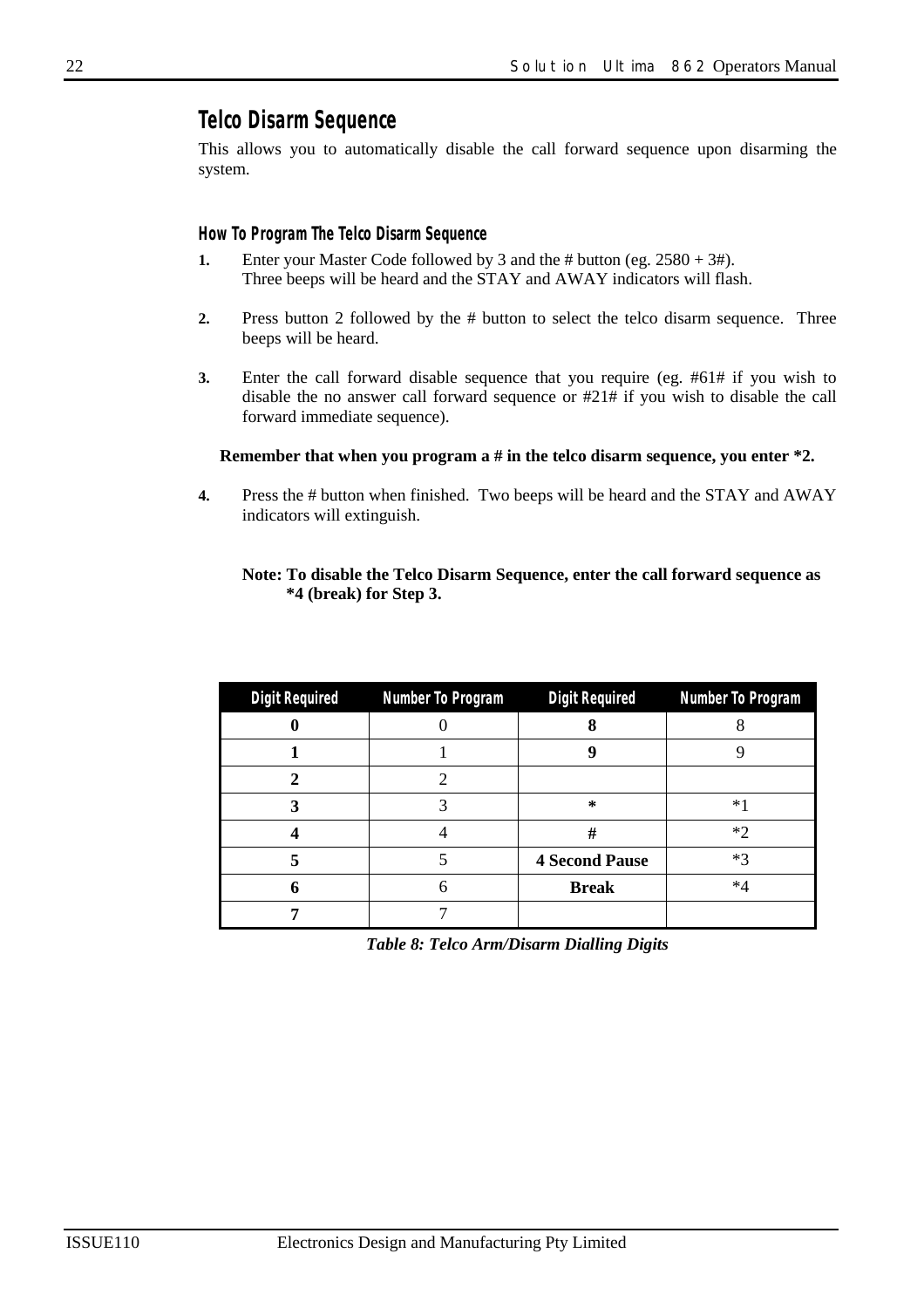## *Testing*

There are various functions that allow you to test that your system is operating correctly.

## *Horn Speaker Test*

**1.** Hold down button 1 until two beeps are heard. The horn speaker will sound for two seconds.

## *Bell Test*

**1.** Hold down button 2 until two beeps are heard. The bell output will operate for two seconds.

## *Strobe Test*

- **1.** Hold down button 3 until three beeps are heard. The strobe will now flash.
- **2.** Hold down button 3 until two beeps are heard. The strobe will now stop flashing.

## *Walk Test Mode*

Walk test mode allows you to test detection devices to ensure that they are operating correctly. Every time you test a zone, the codepad will sound one long beep and the horn speaker will sound one short beep to indicate that the zone has been activated when testing.

- **1.** Enter your Master Code followed by 7 and the # button (eg. 2580 +7#). Three beeps will be heard and the STAY and AWAY indicators will begin to flash. The codepad will beep once every second while the system is in walk test mode.
- **2.** Activate all zones that are required to be tested.
- **3.** When you have finished testing all zones required, press the # button to exit this mode. Two beeps will be heard and the STAY and AWAY indicators will extinguish. The system has now returned to the disarmed state.

## *Test Report*

This feature is only applicable if your system is reporting via the telephone. Press and hold button 9 until two beeps are heard. The system will send a test report.

## *Event Memory*

This function allows you to replay back the last forty events that occurred to the system. The event memory history will replay all alarms and arming/disarming of the system in AWAY Mode, STAY Mode 1 and STAY Mode 2. However, the system cannot differentiate between arming the system in STAY Mode 1 or STAY Mode 2.

## *How To Enter Event Memory*

- **1.** Enter your Master Code followed by 8 and the # button (eg.  $2580 + 8$ #).
	- Three beeps will be heard. The last forty events will display one at a time via the codepad indicators starting from the most recent event. A beep will be heard as each event is displayed.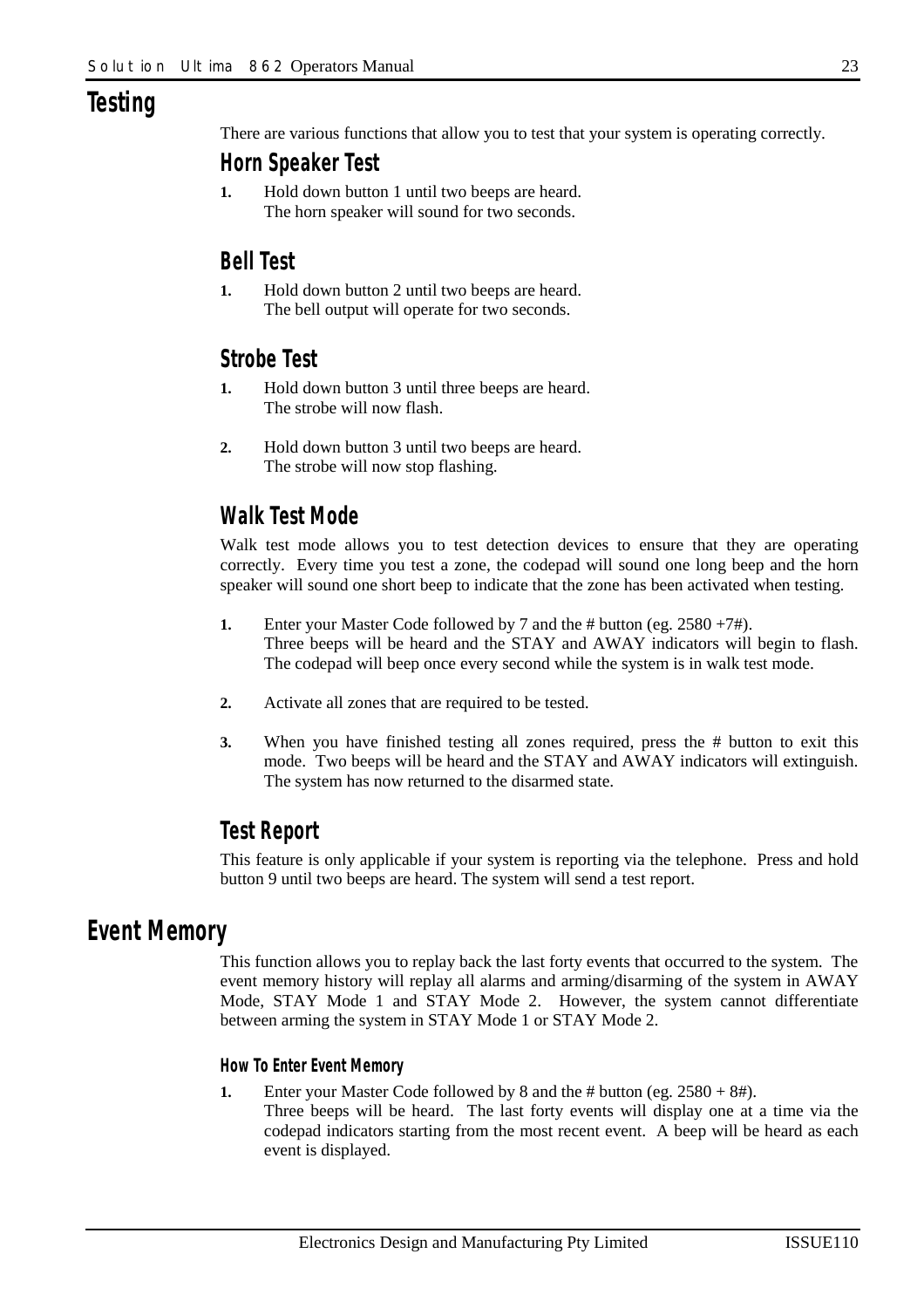## *Day Alarm*

Day alarm allows a combination of zones to be monitored during the disarmed state by beeping the codepad buzzer. Only your installer can program zones  $1 - 4$  to operate for day alarm.

## *Example*

An example set-up of a day alarm could be the front door of a shop that has a pressure mat or electronic beam that customers activate as they enter to and from the shop. As the customers walk onto the pressure mat or break the electronic beam, the codepad buzzer will beep.

## *How To Turn Day Alarm On*

**1.** Hold down button 4 until three beeps are heard. Day alarm will now be turned on. All zones programmed for day alarm operation will cause the codepad buzzer to beep during the disarmed state when activated.

## *How To Turn Day Alarm Off*

**1.** Hold down button 4 until two beeps are heard. Day alarm will now be turned off.

## *Codepad Buzzer Tone Change*

Holding down button 8 continuously will change the tone of the codepad buzzer. There are fifty different tones to choose from between 1500 Hz – 5000 Hz. If multiple codepads have been installed, each codepad can have a different tone.

## *Remote Arming Via Telephone*

This feature allows you to arm your system from any remote location via the telephone. For obvious security reasons, the system cannot be disarmed using this method. To make use of this feature, you will require a touch-tone telephone. Your installer needs to program this feature to operate.

## *How To Remotely Arm Your System Via The Telephone*

- **1.** Call the telephone number that your control panel is connected to.
- **2.** When the control panel answers the incoming call, a short jingle will be heard. Press the \* button on the touch-tone telephone for 1 - 3 seconds to arm the system.

If you hear modem tones when the control panel answers the incoming call, this means that the system has been programmed for remote programming functions by your installer. Simply wait for a pause between the tones before pressing the \* button.

After releasing the \* button on the touch-tone telephone, two beeps will be heard to indicate that the system has been armed in AWAY Mode.

- **3.** Hang up the telephone and the system will remain armed.
- **Note: If your installer has programmed answering machine bypass, you will need to call the control panel twice to make a connection with the system (eg. Call the telephone number that your control panel is connected to and let the call ring no more than 4 rings and then hang up the telephone. Wait a minimum of 8 seconds before you call the control panel back again).**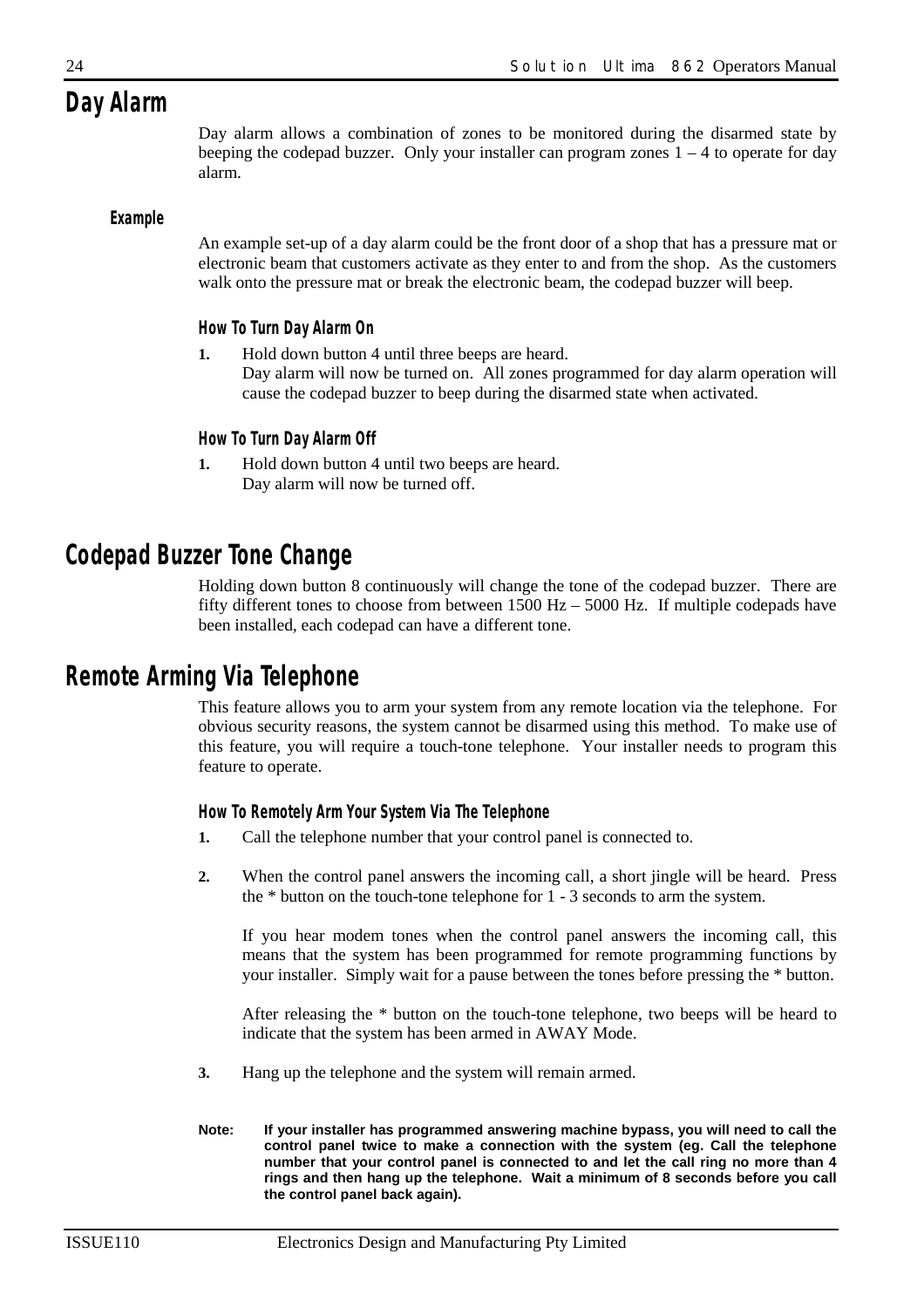## *Domestic Dialling*

Domestic dialling can be used to call your mobile phone or a relative/friend in the event that your control panel has activated an alarm. Up to three different telephone numbers may be programmed for the control panel to call when alarm occurs. Only your installer can set the system to report in the domestic format, however, the Master Code holder may change the domestic telephone numbers at any time.

## *Acknowledging Domestic Calls*

When an alarm condition occurs, the system will call the first telephone number that has been programmed. When you answer an incoming call, you will hear the system emitting a siren tone followed by a pause and repeat continually for two minutes (eg. siren tone – pause – siren tone – pause).

If you do not acknowledge the call from the control panel during a pause between siren tones, the control panel will simply hang up after two minutes has expired and call the next telephone number.

Pressing the  $*$  button for  $1 - 3$  seconds during the pause will acknowledge the call and no further calls will be made for that event. If the call has been successfully acknowledged, a tone of decreasing pitch will be heard.

| <b>Digit Required</b> | Number To Program | Digit Required        | Number To Program |
|-----------------------|-------------------|-----------------------|-------------------|
|                       |                   |                       |                   |
|                       |                   |                       |                   |
|                       |                   |                       |                   |
|                       |                   | $\ast$                | ∗                 |
|                       |                   | 77                    | ∗′                |
|                       |                   | <b>4 Second Pause</b> | ∗″                |
|                       |                   | <b>Break</b>          | ∗⊿                |
|                       |                   |                       |                   |

*Table 9: Domestic Dialling Telephone Digits*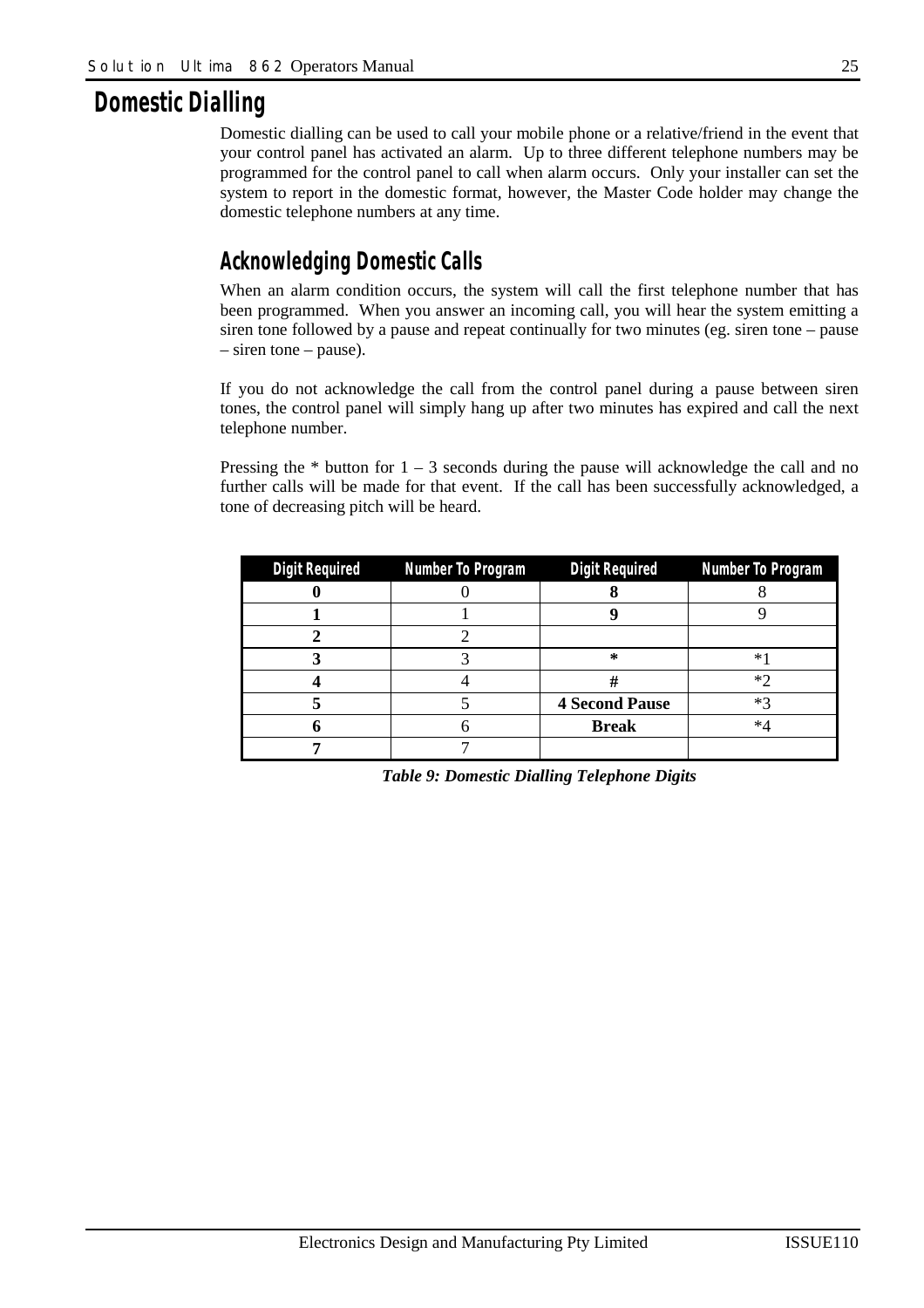## *Programming Domestic Telephone Numbers*

If your system has been set-up for domestic dialling, this function allows any Master Code holder to program telephone numbers that the control panel will call in the event of an alarm.

#### *How To Program Telephone Numbers*

**1.** Enter your Master Code followed by 2 and the # button (eg. 2580 + 2#). Three beeps will be heard and the STAY and AWAY indicators will begin to flash.

If there are telephone numbers already programmed, they will be displayed one digit at a time via the codepad indicators.

If there are no telephone numbers programmed, a further two beeps will be heard after entering this mode. These two beeps are normally heard after the last digit of the last telephone number has been displayed.

- **2.** Enter all digits for the first telephone number (eg. 96721717). You will notice that as each digit is entered, the corresponding codepad indicators will display.
- **3.** If there is more than one telephone number to be programmed, press \*4. This will insert a break between the first telephone number and the second telephone number. If there is only one telephone number to be programmed, press the # button to exit this function.
- **4.** Enter all the digits of the second telephone number (eg. 96721055). You will notice that as each digit is entered, the corresponding codepad indicators will display.
- **5.** After the last digit of the second telephone number has been programmed, press the # button to exit this function unless a third telephone number is required. If there is a third telephone number to be programmed, press the \*4 button to insert a break between the second telephone number and the third telephone number.

## *Disable Domestic Dialling*

If at any time you wish to cancel domestic dialling (eg. You are moving house and do not wish the system to continue calling your mobile phone etc), you may enter the following sequence.

- **1.** Enter you Master Code followed by 2 and the # button (eg. 2580 + 2#). Two beeps will be heard and the STAY and AWAY indicators will begin to flash.
- **2.** Press the \* button followed by 4 and the # button (eg. \*4#). The STAY and AWAY indicators will now extinguish.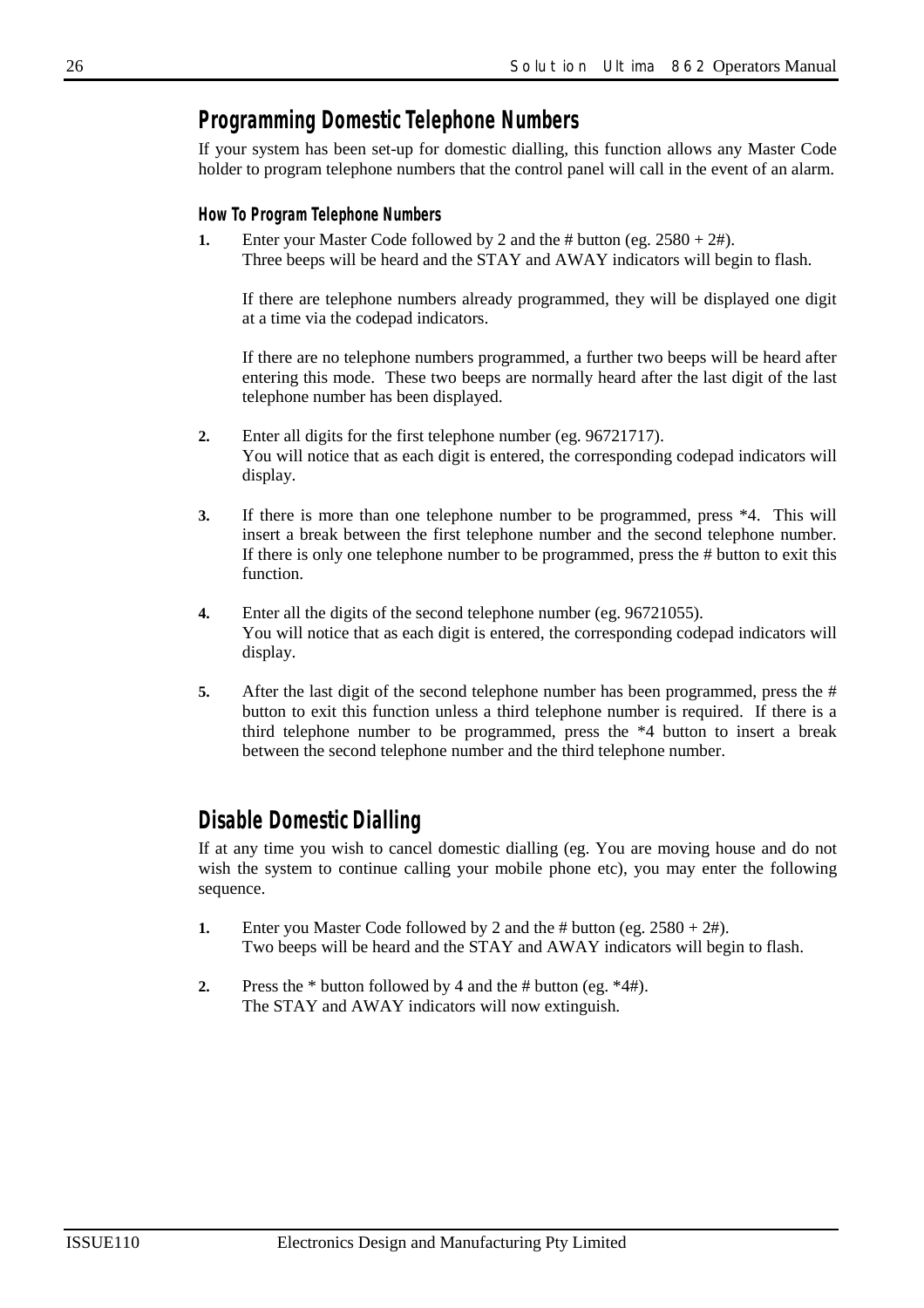## *Basic Pager Reporting*

This feature is only applicable if your system is reporting to a pocket pager. Basic pager reporting requires some interpretation of the numbers that appear of the display. However, it is possible to differentiate between 1000 different systems when a number of control panels are reporting to the one pocket pager.

## *Basic Pager Display Information*

## *Subscriber ID Number*

This is the identification number of the control panel and can only be programmed by your installer.

#### *Zone Status*

The zone status display shows you the status of each zone  $(1 - 8)$ . The following table describes what each number means when displayed on the zone status display.

| Number<br>Displayed | Zone<br><b>Description</b>                                                                                                                                                                                                             |
|---------------------|----------------------------------------------------------------------------------------------------------------------------------------------------------------------------------------------------------------------------------------|
| $\boldsymbol{0}$    | <b>Zone Normal</b><br>This indicates that the corresponding zone is in the sealed state.                                                                                                                                               |
| 1                   | Alarm<br>This indicates that the corresponding zone is unsealed and in alarm<br>condition.                                                                                                                                             |
| $\mathbf{2}$        | <b>Zone Bypassed</b><br>This indicates that a system operator has manually isolated the<br>corresponding zone. Refer to Isolating Zones on page 16 for information<br>on how to manually isolate a zone(s) prior to arming the system. |
| 3                   | <b>Zone Trouble</b><br>This indicates that a zone was left unsealed after the end of exit time.                                                                                                                                        |

*Table 10: Zone Status Display Descriptions* 

#### *System Status*

The system status information is divided up into 4 digits. The first digit of the system status display indicates whether the system is armed or disarmed  $(8=Disarmed / 9 = Armed)$ .

The second digit on the system status display indicates which codepad alarm was triggered by the operator ( $0 = No$  Codepad Alarm /  $1 =$  Codepad Panic or Duress Alarm /  $2 =$  Codepad Fire Alarm  $/ 3 =$  Codepad Medical Alarm).

The third digit on the system status display indicates when the AC mains supply has failed (0)  $= AC$  Supply is normal / 1 = AC Supply has failed).

The fourth digit on the system status display indicates when a system fault has occurred at the control panel (0 = System Normal – There is no faults  $/ 1 =$  System Fault – There is a fault registered by the control panel).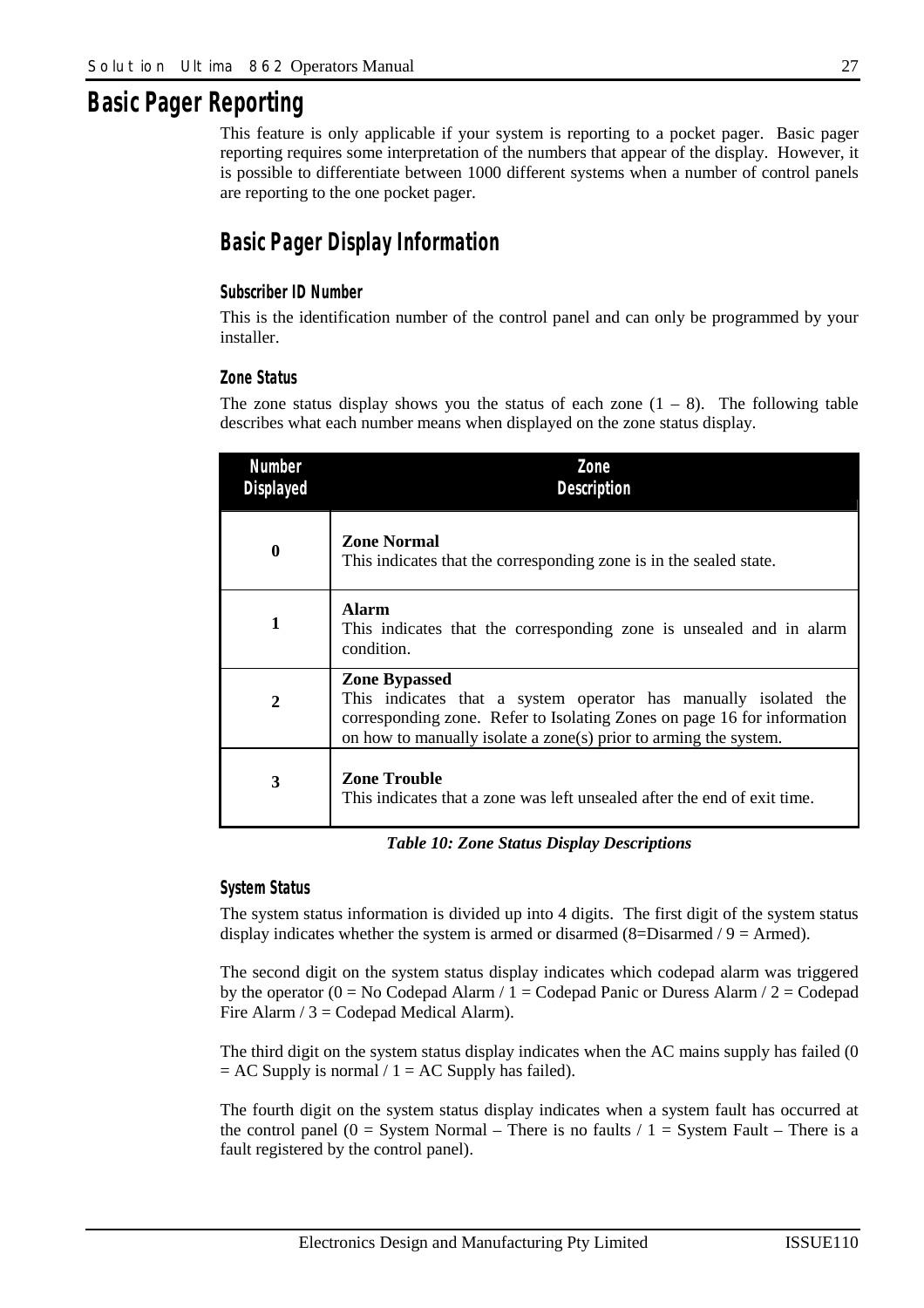

*Figure 4: Basic Pager Display* 

The example above shows that the transmission has come from the control panel that has an ID number of 678 and that zone 2 is in alarm. The example also displays that zone 3 has been manually isolated and the system is armed.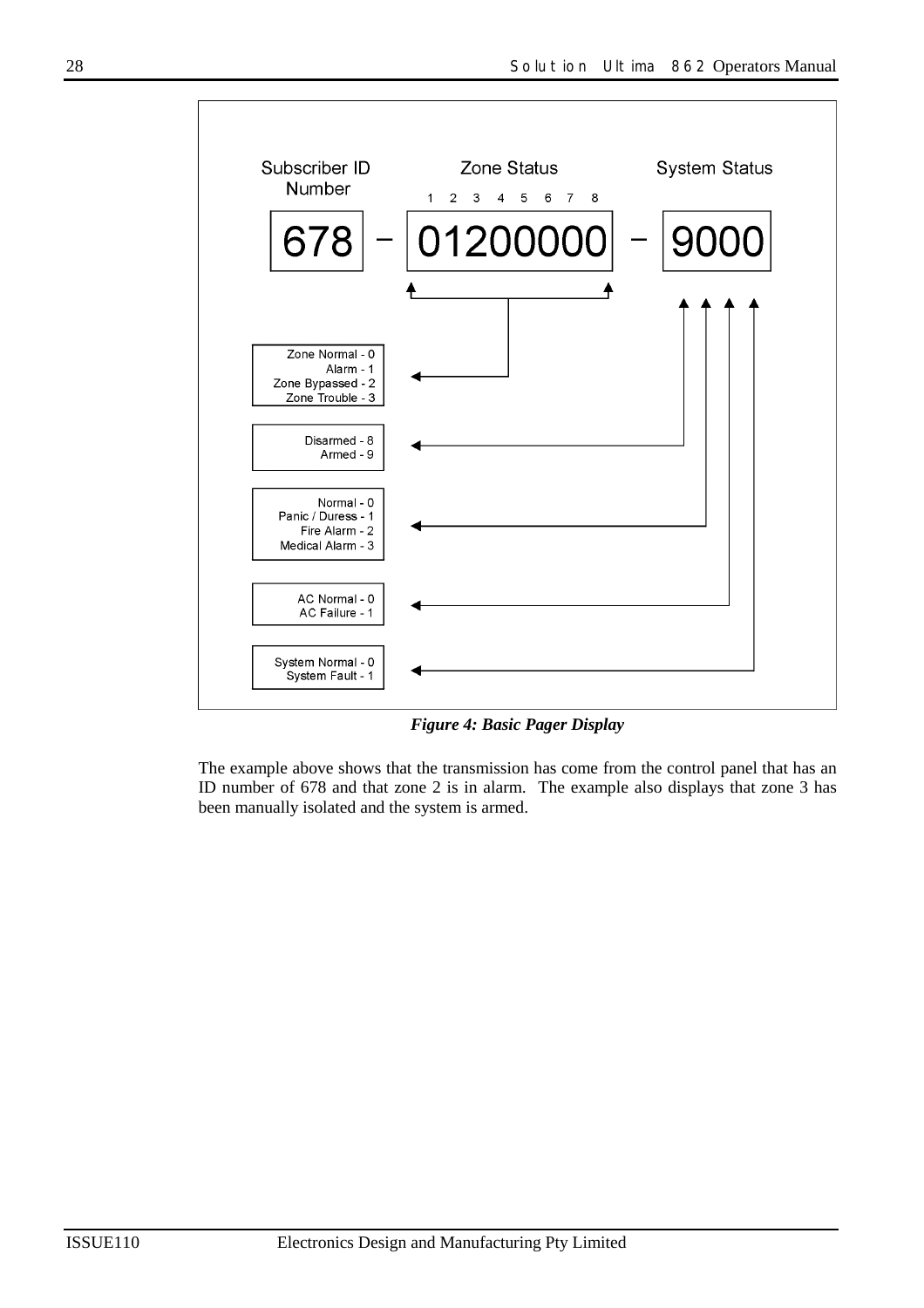| <b>Glossary Of Terms</b>                  |                                                                                                                                                                                                                                                                                                                                                                      |
|-------------------------------------------|----------------------------------------------------------------------------------------------------------------------------------------------------------------------------------------------------------------------------------------------------------------------------------------------------------------------------------------------------------------------|
| Term                                      | Description                                                                                                                                                                                                                                                                                                                                                          |
| <b>Alarm Condition</b>                    | Is when your alarm system is armed and one of the detection devices have been<br>violated. A 24-hour zone (eg. smoke detector) can activate an alarm condition<br>when your system is armed or disarmed.                                                                                                                                                             |
| <b>Answering Machine</b><br><b>Bypass</b> | Answering machine bypass has been incorporated so that it is possible to make a<br>connection with the system for remote arming operations when there is an<br>answering machine or facsimile machine on the same telephone line.                                                                                                                                    |
| <b>Area Codepad</b>                       | Used only when the system has been partitioned into two separate areas. All<br>operations at the area codepad will not affect the other area.                                                                                                                                                                                                                        |
| <b>Armed</b>                              | When the system is in a ready state to accept alarms.                                                                                                                                                                                                                                                                                                                |
| <b>Automatic Arming</b>                   | This feature allows the system to automatically arm at the same time every day in<br>AWAY Mode or STAY Mode 1.                                                                                                                                                                                                                                                       |
| <b>Automatic Disarming</b>                | This feature allows the system to automatically disarm at the same time every day.                                                                                                                                                                                                                                                                                   |
| <b>AWAY Mode</b>                          | This is the mode used to arm your system when you leave your premises.                                                                                                                                                                                                                                                                                               |
| Codepad                                   | The codepad allows you to perform all functions such as arming/disarming and<br>carrying out functions such as adding and deleting system user codes.                                                                                                                                                                                                                |
| Day Alarm                                 | This feature allows a combination of zones to be monitored while the system is<br>disarmed.                                                                                                                                                                                                                                                                          |
| <b>Detectors</b>                          | Are devices connected to your alarm system used to detect intrusion and cause an<br>alarm condition. Some forms of detection devices include, PIR (Passive Infrared),<br>Smoke detectors, photoelectric beams, reed switches and vibration sensors.                                                                                                                  |
| <b>Disarmed</b>                           | Is when your system is in a state that will not accept burglary alarms. Only zones<br>programmed for 24-hour operation can sound an alarm when the system is<br>disarmed (eg. Smoke Detectors etc).                                                                                                                                                                  |
|                                           | <b>Dynamic Battery Testing</b> Is a feature that is used to monitor and test the condition of your back-up battery.                                                                                                                                                                                                                                                  |
| <b>Entry Time /</b><br><b>Entry Delay</b> | Is the time allowed after entering your premises via a zone programmed for delay<br>(eg. Front Door) so that you can disarm the system.                                                                                                                                                                                                                              |
| <b>External Equipment</b>                 | Is any device connected to your system such as detectors, codepads and sirens etc.                                                                                                                                                                                                                                                                                   |
| <b>Forced Arming</b>                      | Is a situation where your alarm system is permitted to be armed when one or more<br>zones are un-sealed or faulted.                                                                                                                                                                                                                                                  |
| <b>Handover Delay</b>                     | When your system is armed and a zone programmed for delay has been violated,<br>the delay zone will handover the remaining delay time to a zone programmed as<br>handover. The handover zone will not activate an alarm until the remaining delay<br>time has expired. A handover zone will act as an instant zone if violated before the<br>delay zone is violated. |

**Hand Held Remote Control**  Can be used to remotely operate your system via hand held transmitters (Also known as RF keyfobs).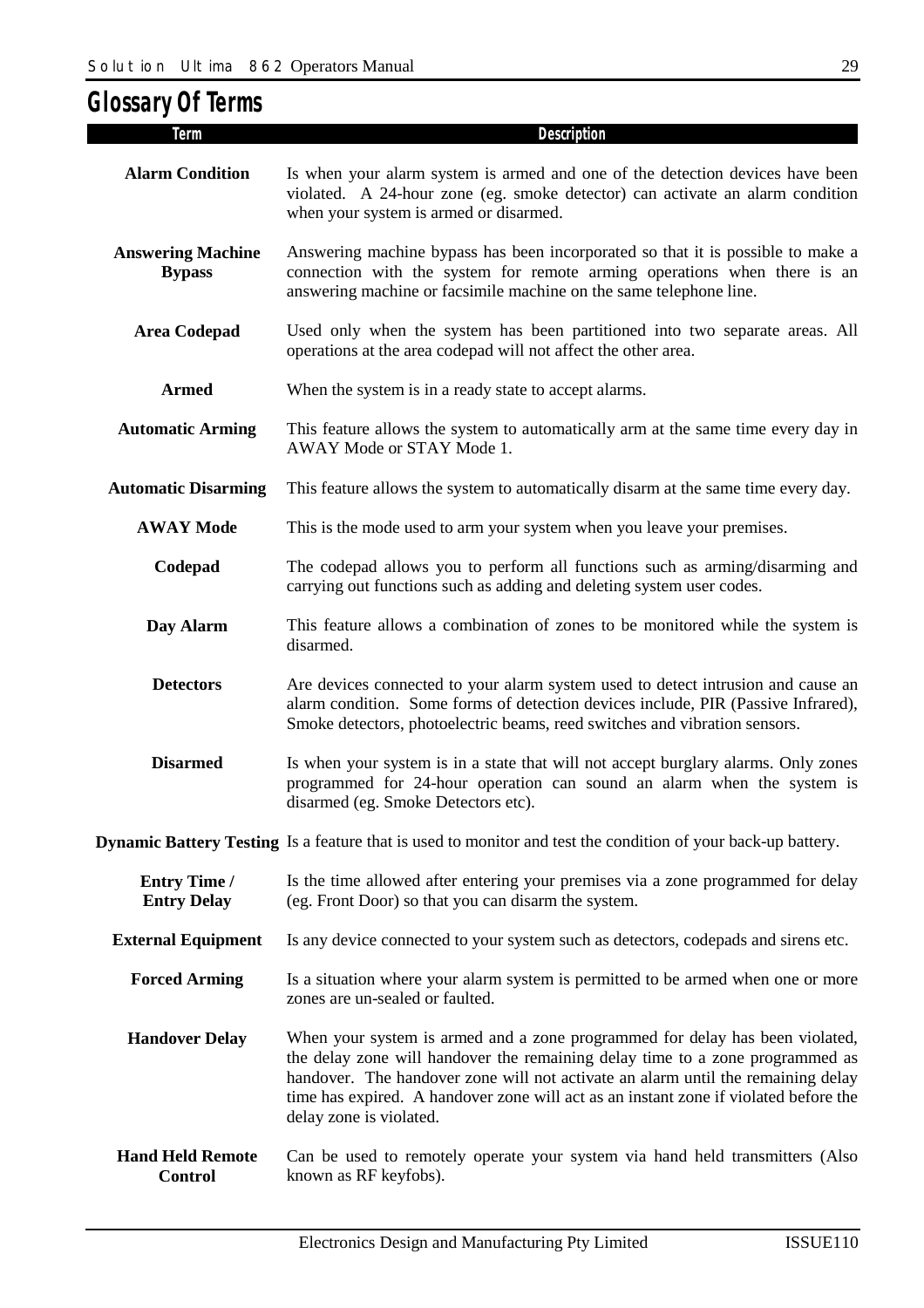| <b>Term</b>                  | Description                                                                                                                                                                                                                                                                |
|------------------------------|----------------------------------------------------------------------------------------------------------------------------------------------------------------------------------------------------------------------------------------------------------------------------|
| <b>Isolating</b>             | Allows you to manually disable (isolate) one or more zones before arming the<br>system.                                                                                                                                                                                    |
| <b>Master Code</b>           | Is a numerical code used for arming and disarming the system as well as allowing<br>access to functions such as adding and deleting user codes etc.                                                                                                                        |
| <b>Monitoring Station</b>    | Is a secure location where a digital receiver monitors numerous alarm systems and<br>deciphers their alarm transmission reports. The operator can then advise the<br>appropriate authorities to take immediate action.                                                     |
| <b>Panic Alarm</b>           | This type of alarm indicates to the monitoring station that there is an emergency<br>situation at your premises.                                                                                                                                                           |
| <b>Sealed</b>                | Refers to zone status. If a zone is sealed, the detection device is not violated and<br>the zone indicator will not be displayed on the codepad.                                                                                                                           |
| <b>Sensor Watch</b>          | Sensor watch gives the control panel the ability to recognise that detection devices<br>may have stopped working or that the view to a PIR detector has been blocked,<br>thus unable to detect any movement over the duration of the time programmed by<br>your installer. |
| <b>Silent Alarm</b>          | Your installer may program zones for silent operation. This means that when the<br>zone programmed for silent operation has been violated during the armed period,<br>your alarm system will communicate with the monitoring station without sounding<br>the sirens.       |
| <b>STAY Mode 1</b>           | Is a condition that automatically isolates zones when your system is armed in<br>STAY Mode 1. Only your installer can program zones to be isolated automatically<br>in STAY Mode 1.                                                                                        |
| <b>STAY Mode 2</b>           | Is a condition that automatically isolates zone when your system is armed in STAY<br>Only the Master Code holder can program zones to be isolated<br>Mode $2.$<br>automatically in STAY Mode 2.                                                                            |
| <b>Telco Arm Sequence</b>    | Telco arming is a feature that automatically calls the telephone exchange and<br>diverts your telephone number to another telephone when the system is armed in<br>AWAY Mode (In Australia, this feature is called "Call Forward").                                        |
| <b>Telco Disarm Sequence</b> | Telco disarming automatically calls the telephone exchange and un-diverts your<br>telephone number.                                                                                                                                                                        |
| <b>Unsealed</b>              | Refers to zone status. A zone is unsealed when a zone has been violated. The<br>corresponding zone indicator will display on the codepad.                                                                                                                                  |
| <b>User Code</b>             | A user code is the personal identification number that the operator uses to arm and<br>disarm the system.                                                                                                                                                                  |
| <b>Zones</b>                 | A monitored input used to trigger an alarm condition when violated.                                                                                                                                                                                                        |
| <b>24-Hour Zones</b>         | A monitored input programmed to trigger an alarm condition when violated when<br>the system is armed or disarmed 24-hours a day.                                                                                                                                           |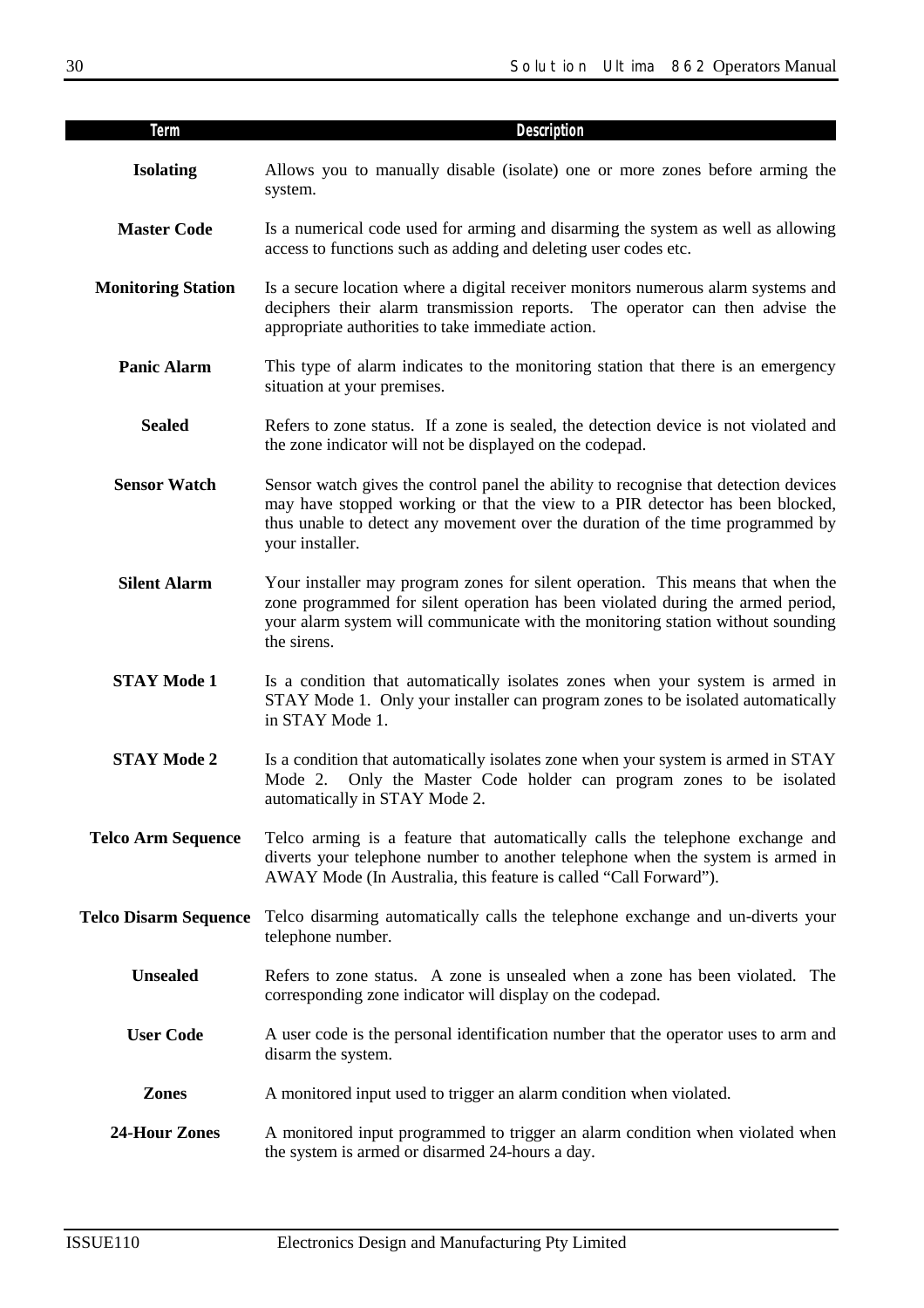## *Warranty Statement*

Electronics Design and Manufacturing Pty Limited warrants this product to be free from defects in material and workmanship for a period of three years from the date of manufacture as indicated by the date stamp and / or serial number on the product.

Defective units returned by the purchaser at their own expense during this period will be repaired or replaced at the option of the manufacturer. The repair or replacement will be free of charge provided that the defects were not incurred during shipping or handling, or the damage was not due to causes beyond the control of Electronics Design and Manufacturing Pty Limited, such as lightning, excessive voltage, mechanical shock, or damage arising out of abuse, alteration, or improper application of the equipment.

## *Year 2000 Compliance*

This notice is to confirm that all Solution Ultima 862 control panels are not susceptible to, or can be corrupted by the "Year 2000 Millennium Bug".

To date, all Solution products that incorporate time keeping functions employ a rotating 100 year calendar. This means that Solution products do not use the century in any time keeping algorithms, only the year within the century.

## *Specifications*

| Temperature Range:                            | $0 - 45$ Degrees Celsius                                   |
|-----------------------------------------------|------------------------------------------------------------|
| Humidity:                                     | 10% - 95%                                                  |
| Power Source:                                 | TF008 Plug Pack $-$ 240 Volt / 18 Volt AC $\omega$ 1.3 Amp |
| Stand-By Current:                             | $65 \text{ mA}$                                            |
| Current Draw In Alarm Condition:              | 115 mA                                                     |
| Current Draw In Alarm Condition With Codepad: | $105 \text{ mA}$                                           |
| <b>Back-Up Battery:</b>                       | 6Ah / 12 Volt DC Rechargeable Sealed Lead Acid Battery     |
| Dimensions (Case):                            | 306 mm x 262 mm x 84 mm (Packed In Carton)                 |
| Weight:                                       | $2.5$ Kg                                                   |
| Supplier Code:                                | N771                                                       |
| New Zealand Telepermit:                       | PTC 211/98/084                                             |
| Malaysia Approval Number:                     | Pending                                                    |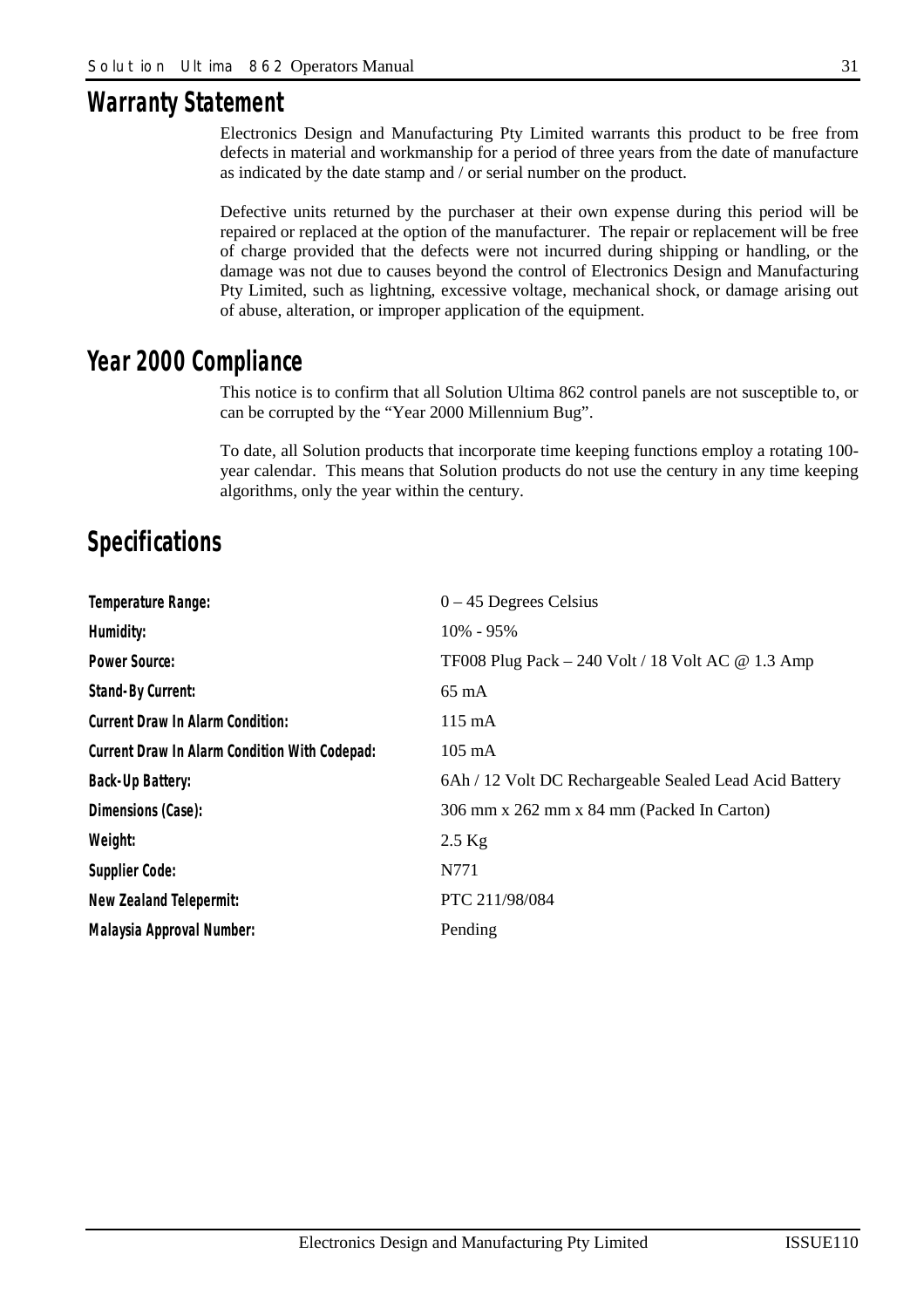## *Advice To Users*

The Austel permit that has been issued for this product is subject to the following conditions:

• The Solution Ultima 862 control panel may only be powered by an EDM TF008 plug pack (Approval Number Q92128).

## *New Zealand Telepermit Notes*

- The grant of a telepermit for a device in no way indicates Telecom acceptance of responsibility for the correct operation of that device under all operating conditions.
- This equipment shall not be used in any manner that could constitute a nuisance to other telecom customers.
- Immediately disconnect this equipment should it become physically damaged and arrange for its disposal or repair.
- The transmit level from this device is set at a fixed level and because of this, there may be circumstances where the performance is less than optimal. Before reporting such occurrences as faults, please check the line with a standard telepermitted telephone and do not report a fault if the telephone performance is satisfactory.
- This device is equipped with pulse dialling while the Telecom standard is DTMF tone dialling. There is no guarantee that Telecom lines will always continue to support pulse dialling.

Use of dialling, when this equipment is connected to the same line as other equipment, may give rise to bell tinkle or noise and also cause a false answer condition. Should such problems occur, the user should NOT contact the Telecom Faults Service.

This equipment is set up to carry out test calls at pre-determined times. Such test calls with interrupt any other calls that may be set up on the line at the same time. The timing set for such test calls should be discussed with the installer.

The timing set for test calls from this equipment may be subject to drift. If this proves to be inconvenient and your calls are interrupted, then the problem of timing should be discussed with the equipment installer. The matter should NOT be reported as a fault to Telecom Faults Service.

• This equipment shall not be set up to make automatic calls to the Telecom 111 Emergency Service.

This equipment should not be used under any circumstances that may constitute a nuisance to other Telecom customers.

In the event of any problem with this device, the systems battery, AC mains supply and telephone line should be disconnected. The user is to then arrange with the supplier of the device to make the necessary repairs.

Should the matter be reported to Telecom as a wiring fault and the fault be proven to be due to this product, a call-out charge will be incurred.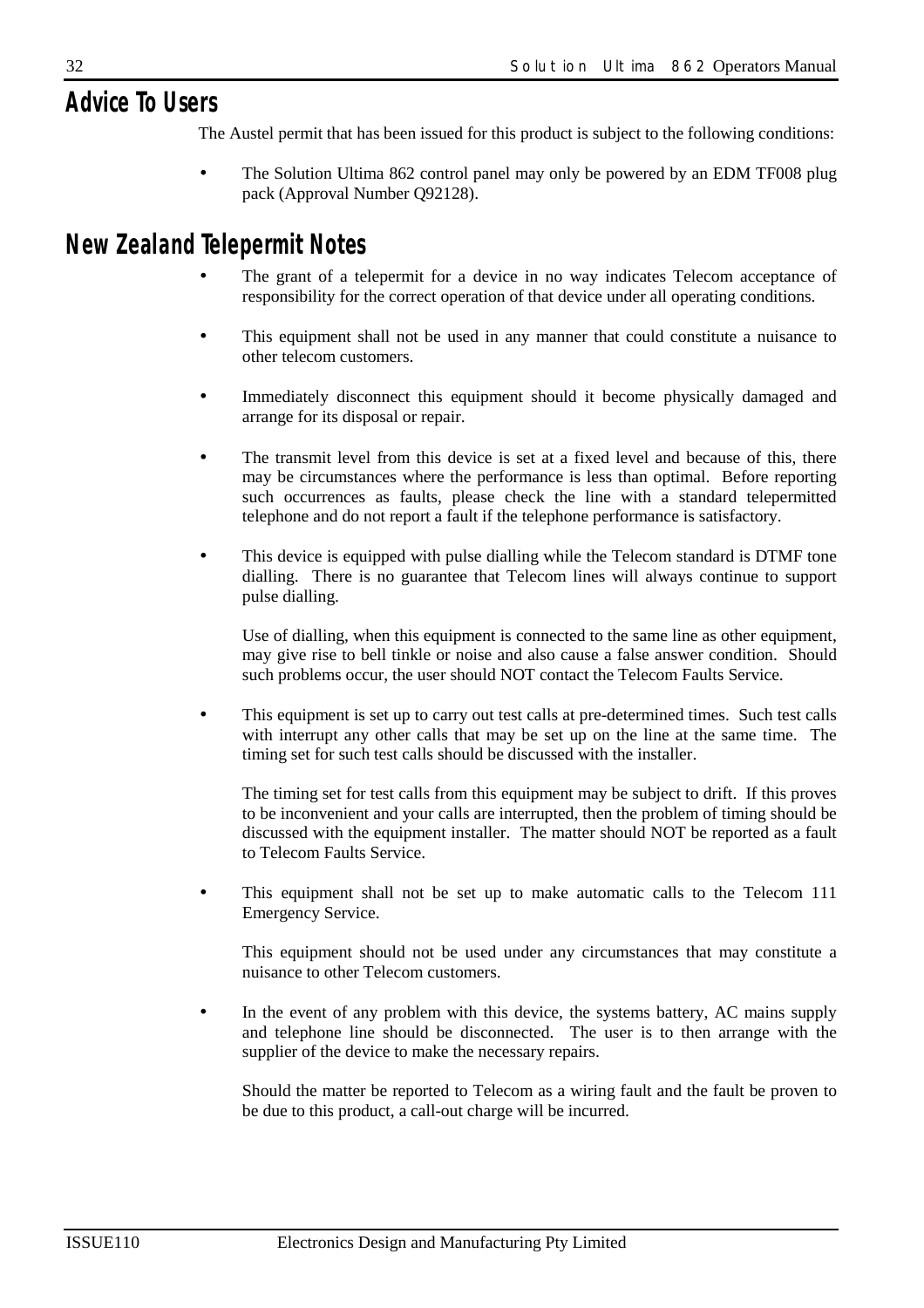## *Installation Notes*

*Installation Company* 

*Technicians Name* 

*Technicians Telephone Number* 

*Installation Date* 

*Warranty Expires* 

*Panel Software Version* 

## *Service Notes*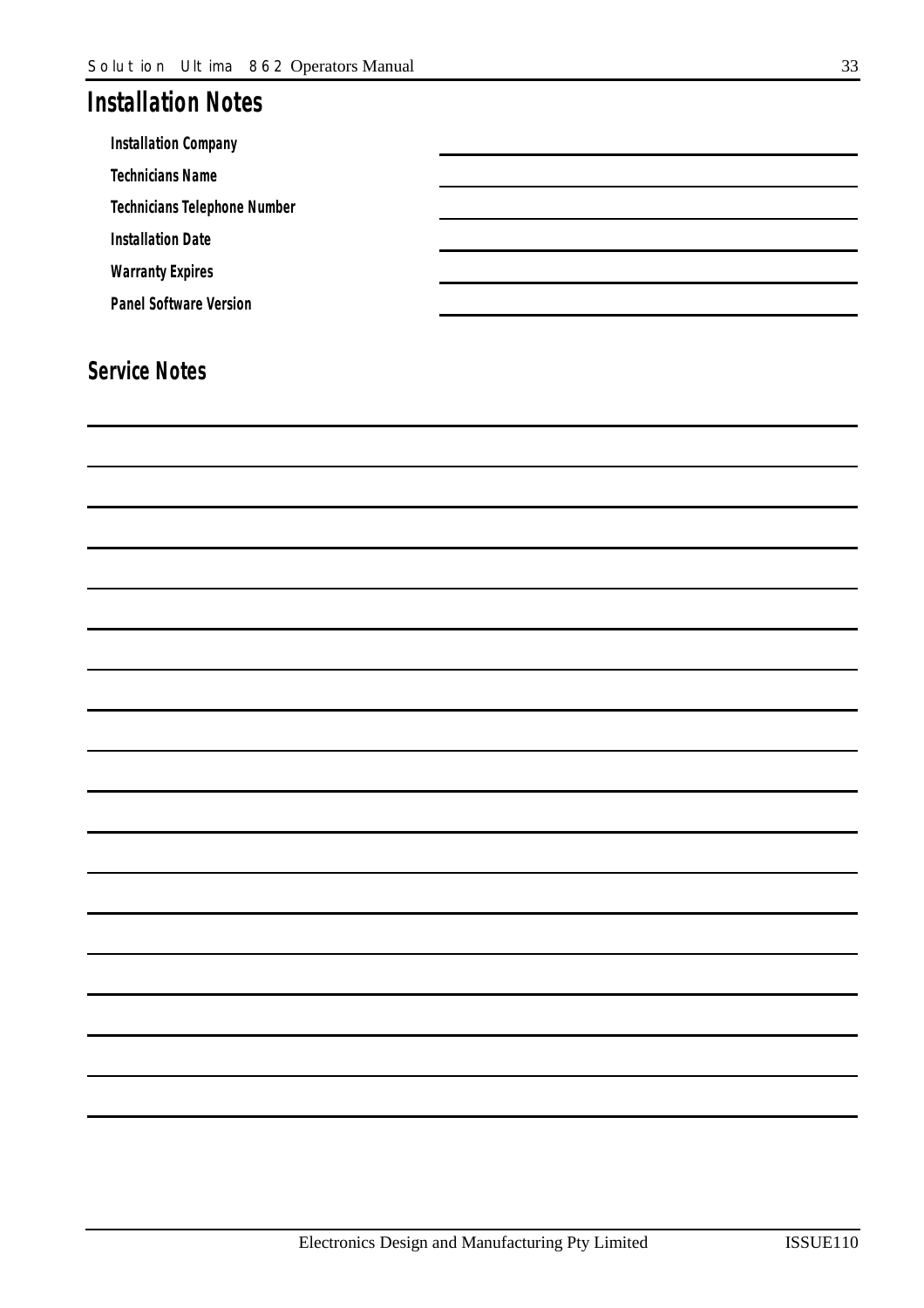## *Zone Descriptions*

This allows you to describe each zone and tick which zones have been programmed to be automatically isolated in STAY Mode 1 or have been programmed for day alarm operation.

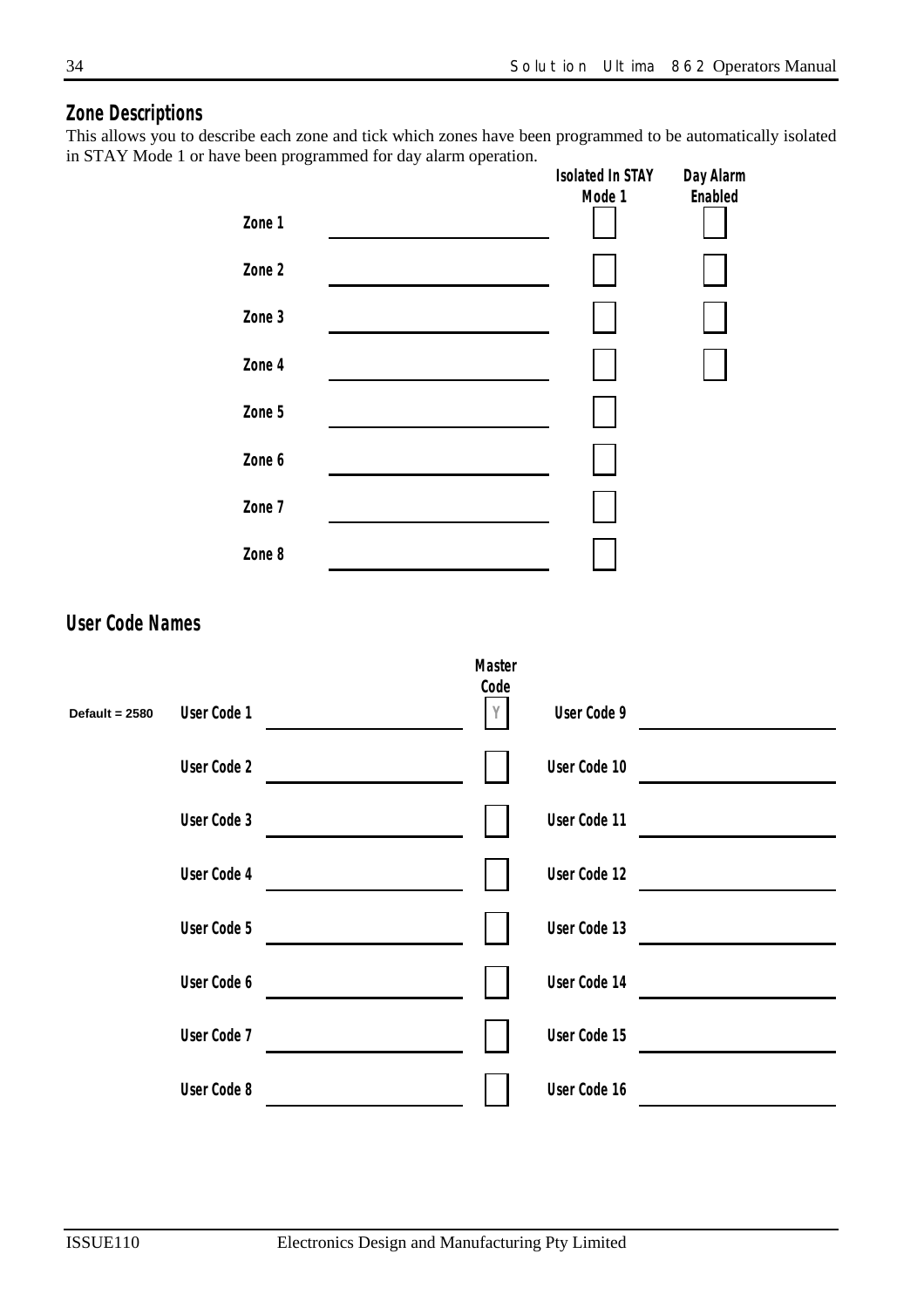| Entry / Exit Times           |                               |                |               |                |                                  |            |          |       |
|------------------------------|-------------------------------|----------------|---------------|----------------|----------------------------------|------------|----------|-------|
|                              | <b>Entry Timer 1</b>          |                |               |                | <b>Exit Time</b>                 |            |          |       |
|                              | <b>Entry Timer 2</b>          |                |               |                | <b>Entry Guard Time</b>          |            |          |       |
|                              |                               |                |               |                |                                  |            |          |       |
| <b>Arming Options</b>        |                               |                |               |                |                                  |            |          |       |
|                              | Single Button Arming          | <b>YES</b>     | NO            |                | Forced Arming                    | <b>YES</b> | NO       |       |
|                              |                               |                |               |                |                                  |            |          |       |
|                              | Single Button Disarming       | <b>YES</b>     | $\mathbf{NO}$ |                | Remote Arming Via Telephone      | <b>YES</b> | $\bf NO$ |       |
|                              |                               |                |               |                | Automatic Arming Time            |            |          | AM/PM |
|                              |                               |                |               |                | Automatic Disarming Time         |            |          | AM/PM |
|                              |                               |                |               |                |                                  |            |          |       |
| <b>Output Descriptions</b>   |                               |                |               |                |                                  |            |          |       |
|                              |                               |                |               |                |                                  |            |          |       |
|                              | Output 1<br>Output 2          |                |               |                | Output 3<br>Output 4             |            |          |       |
|                              |                               |                |               |                |                                  |            |          |       |
|                              |                               |                |               |                |                                  |            |          |       |
| <b>Isolating Method</b>      | Standard Isolating            | <b>YES</b>     | NO            |                | Code To Isolate                  | <b>YES</b> | NO       |       |
|                              |                               |                |               |                |                                  |            |          |       |
|                              |                               |                |               |                |                                  |            |          |       |
| <b>Communication Options</b> |                               |                |               |                |                                  |            |          |       |
|                              | <b>Back To Base Reporting</b> | <b>YES</b>     | $\bf NO$      |                |                                  |            |          |       |
|                              | <b>Domestic Reporting</b>     | YES            | NO            |                | Domestic Reporting - No Of Beeps |            |          |       |
|                              |                               |                |               |                |                                  |            |          |       |
| Other System Information     |                               |                |               |                |                                  |            |          |       |
|                              |                               | Siren Run Time |               | <b>Minutes</b> |                                  |            |          |       |
|                              | Can Your System Be Serviced   |                | YES           | $\bf NO$       | If Yes, Installer's Code         |            |          |       |
|                              | By Another Technician         |                |               |                |                                  |            |          |       |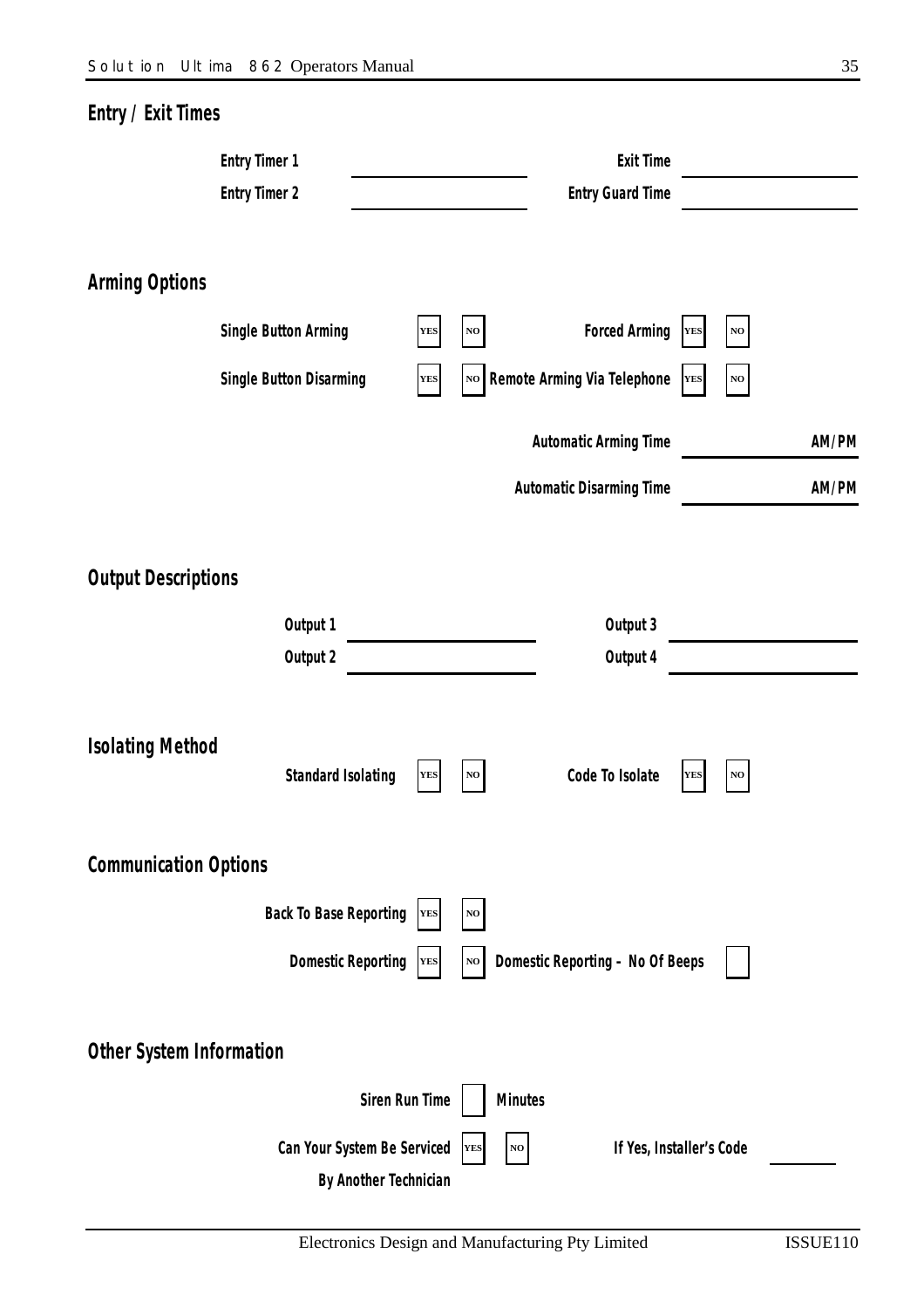## *9 Digit RF User Code ID Numbers*

| 9  | Radio User Code 9 ID Number<br>(Place RF Radio Keyfob ID Sticker Here) | 13 | Radio User Code 10 ID Number |
|----|------------------------------------------------------------------------|----|------------------------------|
| 10 | Radio User Code 10 ID Number                                           | 14 | Radio User Code 14 ID Number |
| 11 | Radio User Code 11 ID Number                                           | 15 | Radio User Code 15 ID Number |
| 12 | Radio User Code 12 ID Number                                           | 16 | Radio User Code 15 ID Number |

## *9 Digit RF Device ID Numbers*

| Zone<br><b>Number</b>              |                                                            | Zone<br><b>Number</b>  |
|------------------------------------|------------------------------------------------------------|------------------------|
| $\mathcal I$                       | RF Device 1 ID Number<br>(Place RF Device ID Sticker Here) | RF Device 9 ID Number  |
| 2                                  | RF Device 2 ID Number                                      | RF Device 10 ID Number |
| $\mathcal{S}% _{CS}^{(n)}(\theta)$ | RF Device 3 ID Number                                      | RF Device 11 ID Number |
| $\overline{4}$                     | RF Device 4 ID Number                                      | RF Device 12 ID Number |
| 5                                  | RF Device 5 ID Number                                      | RF Device 13 ID Number |
| 6                                  | RF Device 6 ID Number                                      | RF Device 14 ID Number |
| 7                                  | RF Device 7 ID Number                                      | RF Device 15 ID Number |
| 8                                  | RF Device 8 ID Number                                      | RF Device 16 ID Number |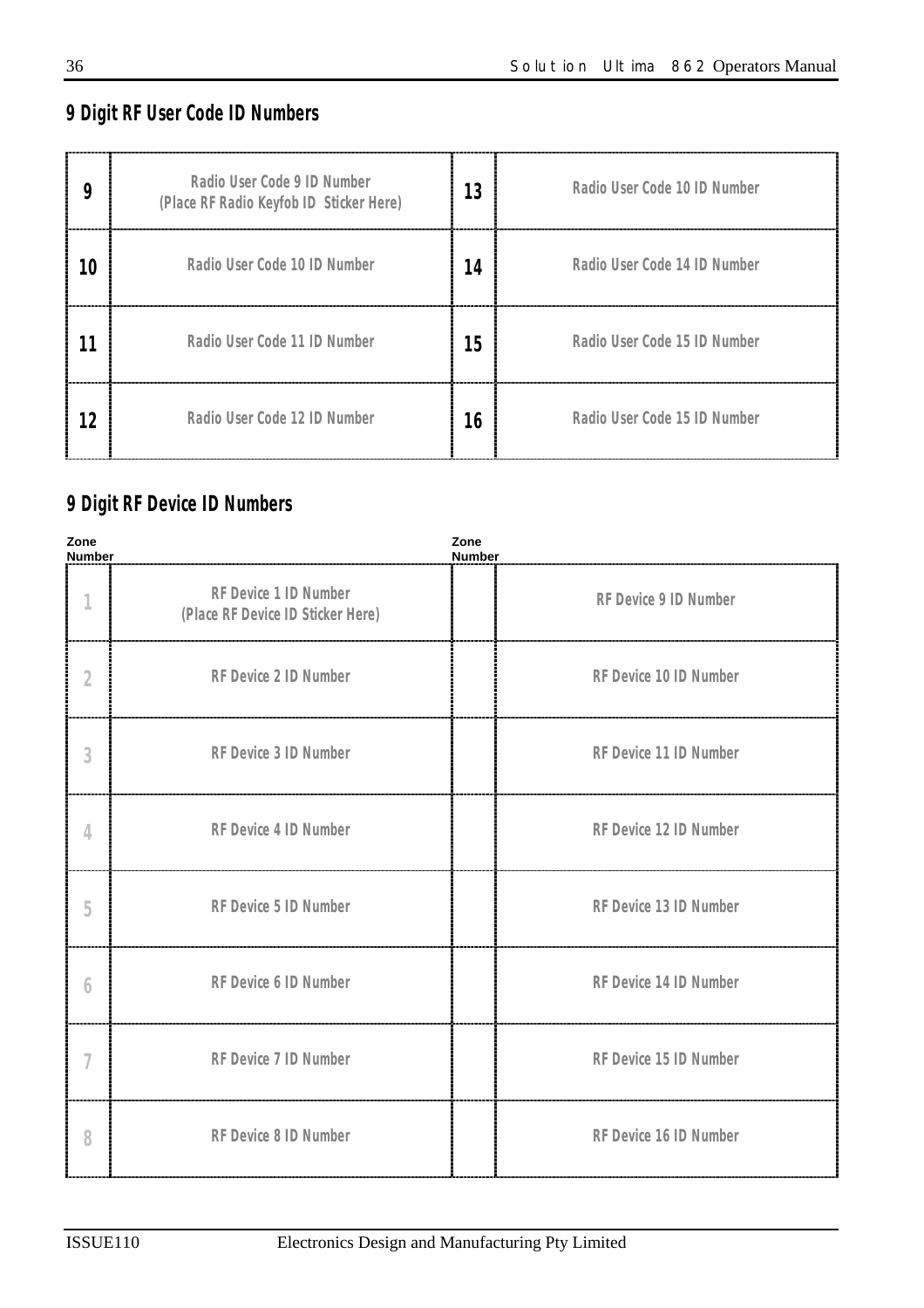## Index

#### $\overline{\mathbf{c}}$

| $\boldsymbol{A}$ |  |
|------------------|--|
|                  |  |
|                  |  |
|                  |  |
|                  |  |
|                  |  |
|                  |  |
|                  |  |
|                  |  |
|                  |  |
|                  |  |
|                  |  |
|                  |  |
|                  |  |
|                  |  |
|                  |  |
|                  |  |
|                  |  |

#### $\boldsymbol{B}$

## $\boldsymbol{C}$

| Codepad Indicators |  |
|--------------------|--|
|                    |  |
|                    |  |
|                    |  |
|                    |  |
|                    |  |
|                    |  |
|                    |  |
|                    |  |
|                    |  |
|                    |  |

## $\boldsymbol{D}$

#### $\boldsymbol{E}$

## $\boldsymbol{F}$

## $\boldsymbol{H}$

#### $\boldsymbol{I}$

| <b>Isolating Zones</b> |  |
|------------------------|--|
|                        |  |
|                        |  |

#### $\boldsymbol{L}$

#### $\boldsymbol{M}$

#### $\boldsymbol{N}$

#### $\boldsymbol{o}$

| Outputs |  |
|---------|--|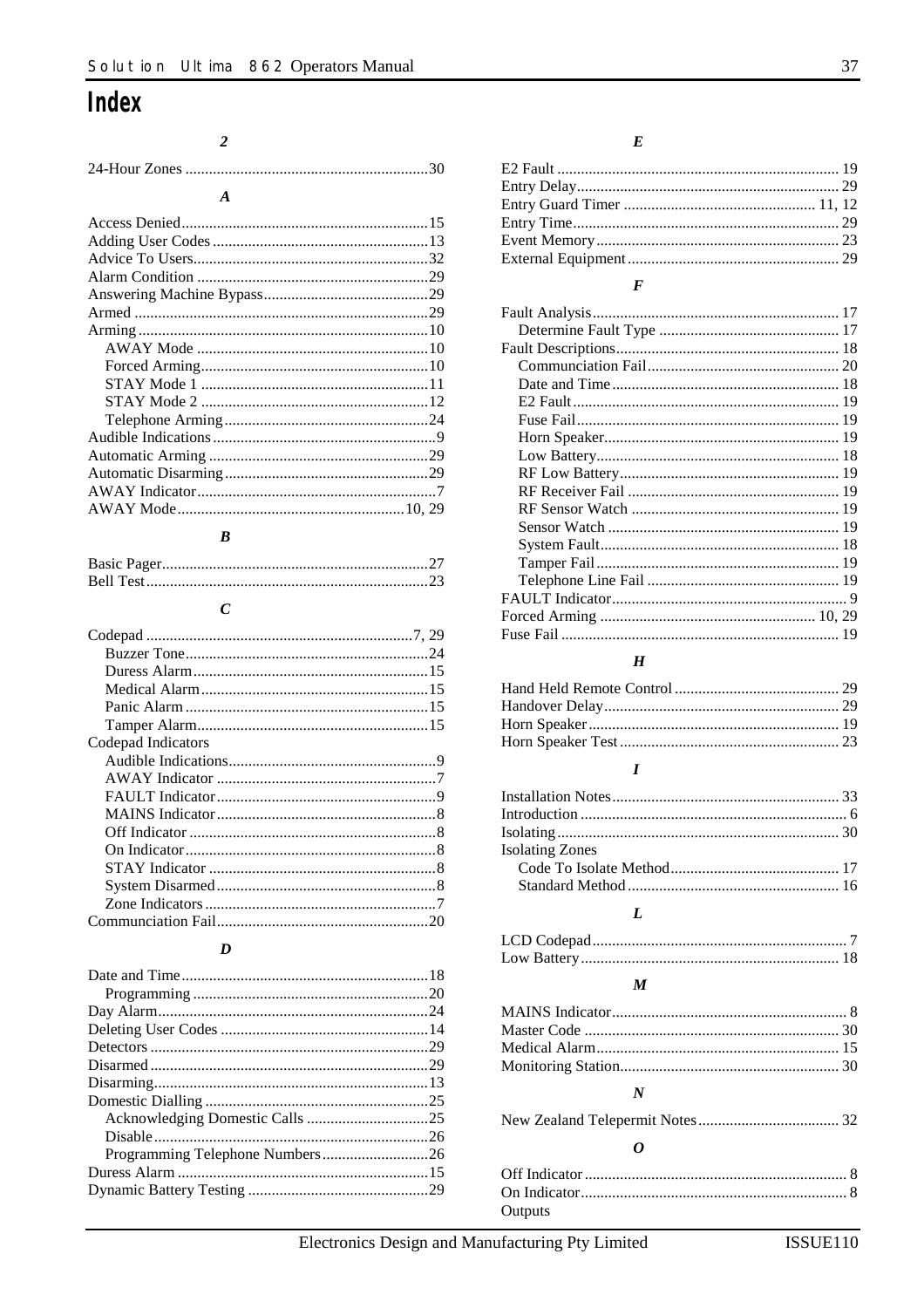$\overline{\boldsymbol{T}}$ 

#### $\boldsymbol{R}$

| Radio User Codes |  |
|------------------|--|
|                  |  |
|                  |  |
|                  |  |
|                  |  |
|                  |  |
|                  |  |
|                  |  |
|                  |  |
|                  |  |

## $\boldsymbol{S}$

| Testing |  |
|---------|--|
|         |  |
|         |  |
|         |  |
|         |  |
|         |  |
|         |  |
|         |  |

## $\boldsymbol{U}$

| User Codes |  |
|------------|--|
|            |  |
|            |  |
|            |  |

## $\boldsymbol{W}$

| $\boldsymbol{Y}$ |  |
|------------------|--|
|                  |  |
| <b>Z</b>         |  |
|                  |  |
|                  |  |